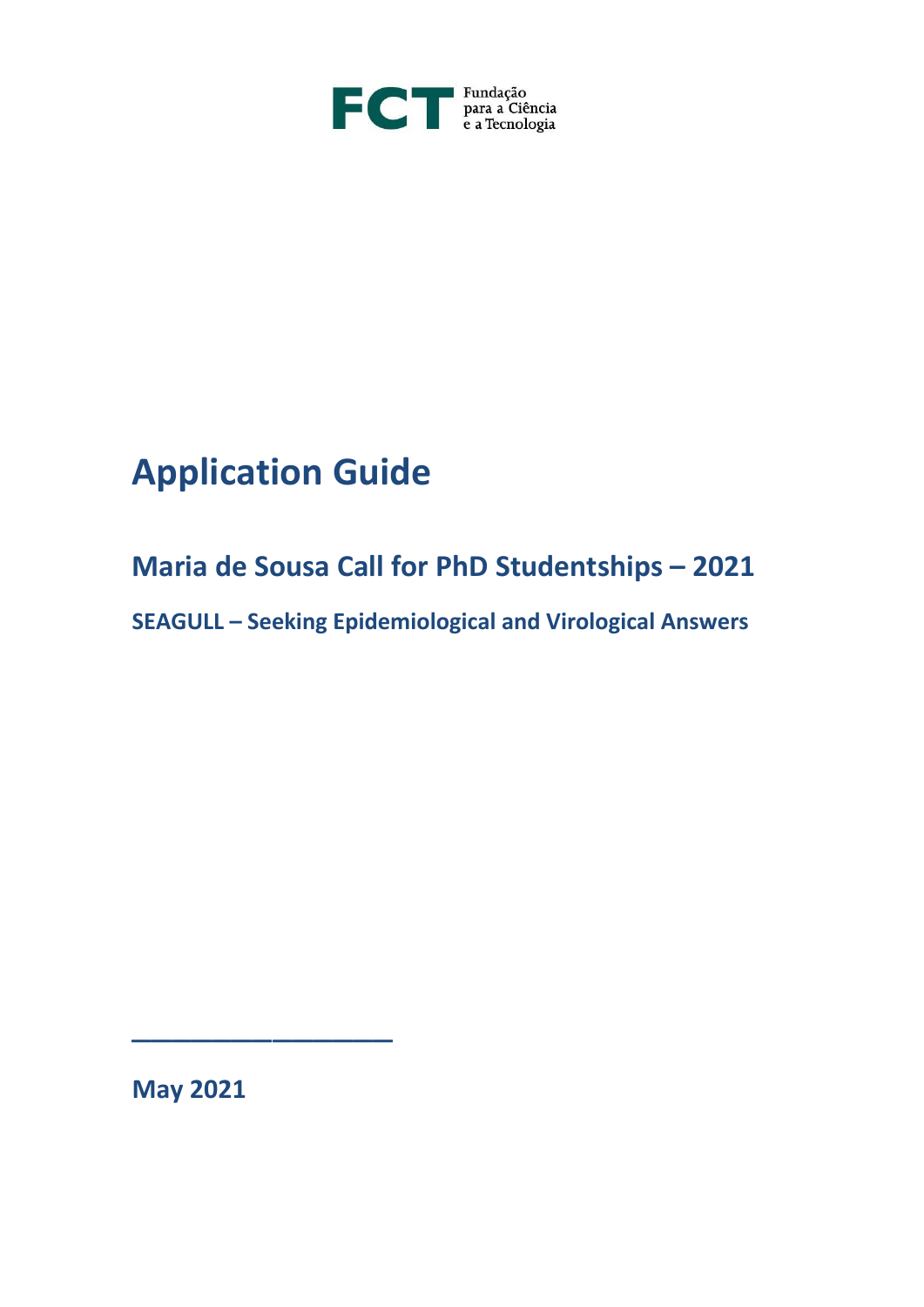

#### <span id="page-1-0"></span>**TABLE OF CONTENTS**

| 1.    |                                                                                          |  |  |
|-------|------------------------------------------------------------------------------------------|--|--|
| 2.    |                                                                                          |  |  |
| 2.1   |                                                                                          |  |  |
| 2.2   |                                                                                          |  |  |
| 2.3   |                                                                                          |  |  |
| 2.4   |                                                                                          |  |  |
| 2.5   |                                                                                          |  |  |
| 2.6   |                                                                                          |  |  |
| 2.6.1 |                                                                                          |  |  |
| 2.6.2 |                                                                                          |  |  |
| 2.6.3 | Specific Features of the Form: Word Limit, Optional Fields and Public Information Fields |  |  |
|       | 7                                                                                        |  |  |
| 2.7   |                                                                                          |  |  |
| 2.8   |                                                                                          |  |  |
| 2.9   |                                                                                          |  |  |
| 3.    |                                                                                          |  |  |
| 3.1   |                                                                                          |  |  |
| 3.2   |                                                                                          |  |  |
| 3.2.1 |                                                                                          |  |  |
| 3.2.2 |                                                                                          |  |  |
| 3.2.3 |                                                                                          |  |  |
| 3.3   |                                                                                          |  |  |
| 3.4   |                                                                                          |  |  |
| 3.5   | $\ldots$ 12                                                                              |  |  |
| 3.6   |                                                                                          |  |  |
| 3.7   |                                                                                          |  |  |
| 3.7.1 |                                                                                          |  |  |
| 3.7.2 |                                                                                          |  |  |
| 3.7.3 |                                                                                          |  |  |
| 3.7.4 |                                                                                          |  |  |
| 3.7.5 |                                                                                          |  |  |
| 3.7.6 |                                                                                          |  |  |
| 3.8   |                                                                                          |  |  |





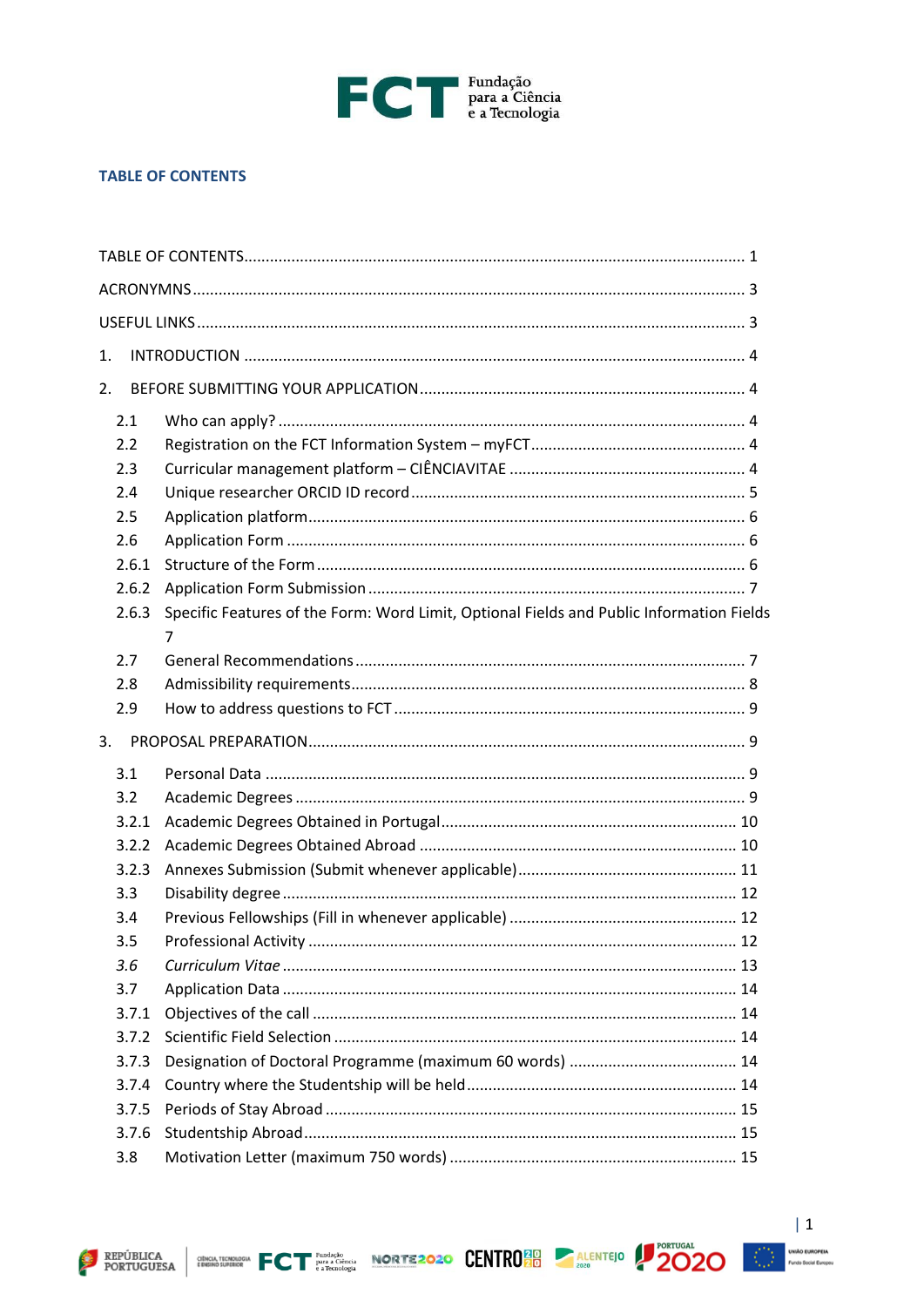# FCT Fundação<br>
e a Tecnologia

|    | 3.9      |                                                                                 |  |
|----|----------|---------------------------------------------------------------------------------|--|
|    | 3.10     |                                                                                 |  |
|    | 3.11     |                                                                                 |  |
|    |          |                                                                                 |  |
|    |          |                                                                                 |  |
|    |          | 3.11.3 The United Nations Sustainable Development Goals (SDG) - 2030 Agenda  16 |  |
|    |          |                                                                                 |  |
|    |          |                                                                                 |  |
|    |          |                                                                                 |  |
|    |          |                                                                                 |  |
|    |          |                                                                                 |  |
|    |          |                                                                                 |  |
|    | 3.12     |                                                                                 |  |
|    |          |                                                                                 |  |
|    |          |                                                                                 |  |
|    |          |                                                                                 |  |
|    | 3.12.3.1 |                                                                                 |  |
|    | 3.12.3.2 |                                                                                 |  |
|    | 3.12.3.3 |                                                                                 |  |
| 4. |          |                                                                                 |  |







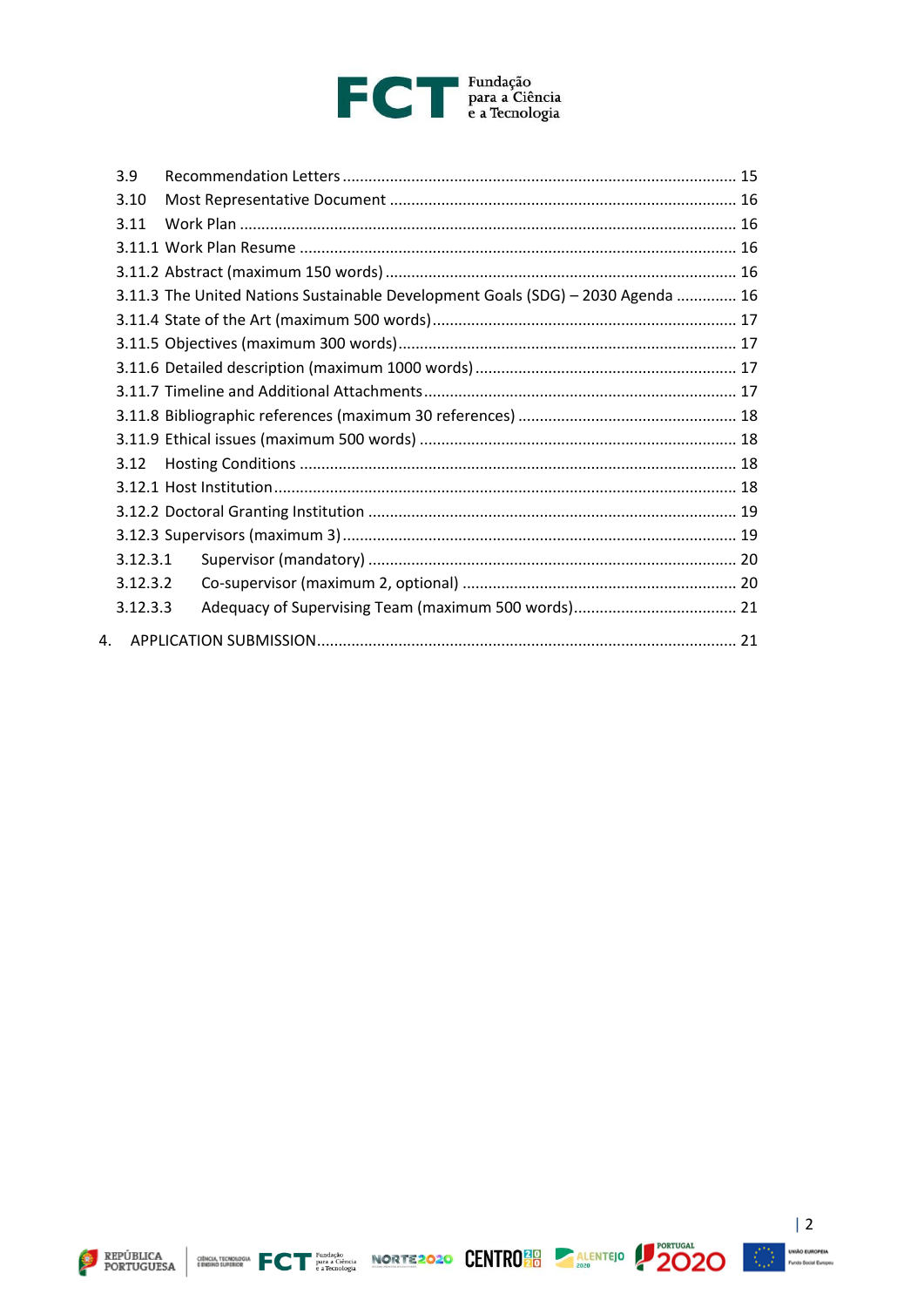

#### <span id="page-3-0"></span>**ACRONYMNS**

- **CV** *Curriculum Vitae*
- **FAQs** Frequently Asked Questions
- **EBI** Research Fellowship Holder Statute
- **FCT** Fundação para a Ciência e a Tecnologia, I.P.
- **RBI –** FCT Regulation for Studentships and Fellowships
- **SDG** United Nations Sustainable Development Goals for the 2030 Agenda

#### <span id="page-3-1"></span>**USEFUL LINKS**

**FCT webpage for the Call for Maria de Sousa PhD Studentships – 2021**:

<https://www.fct.pt/apoios/bolsas/mariadesousa.phtml.en>

- *my***FCT**: [https://myfct.fct.pt](https://myfct.fct.pt/)
- **FAQs**: <https://www.fct.pt/apoios/bolsas/mariadesousa.phtml.en>
- **CIÊNCIA** ID: [https://www.ciencia-id.pt](https://www.ciencia-id.pt/)

**CIÊNCIA**VITAE: [https://cienciavitae.pt](https://cienciavitae.pt/)

- **ORCID**: [https://orcid.org](https://orcid.org/)
- **DGES** Directorate General for Higher Education (*Direção Geral do Ensino Superior*):

<https://www.dges.gov.pt/pt>









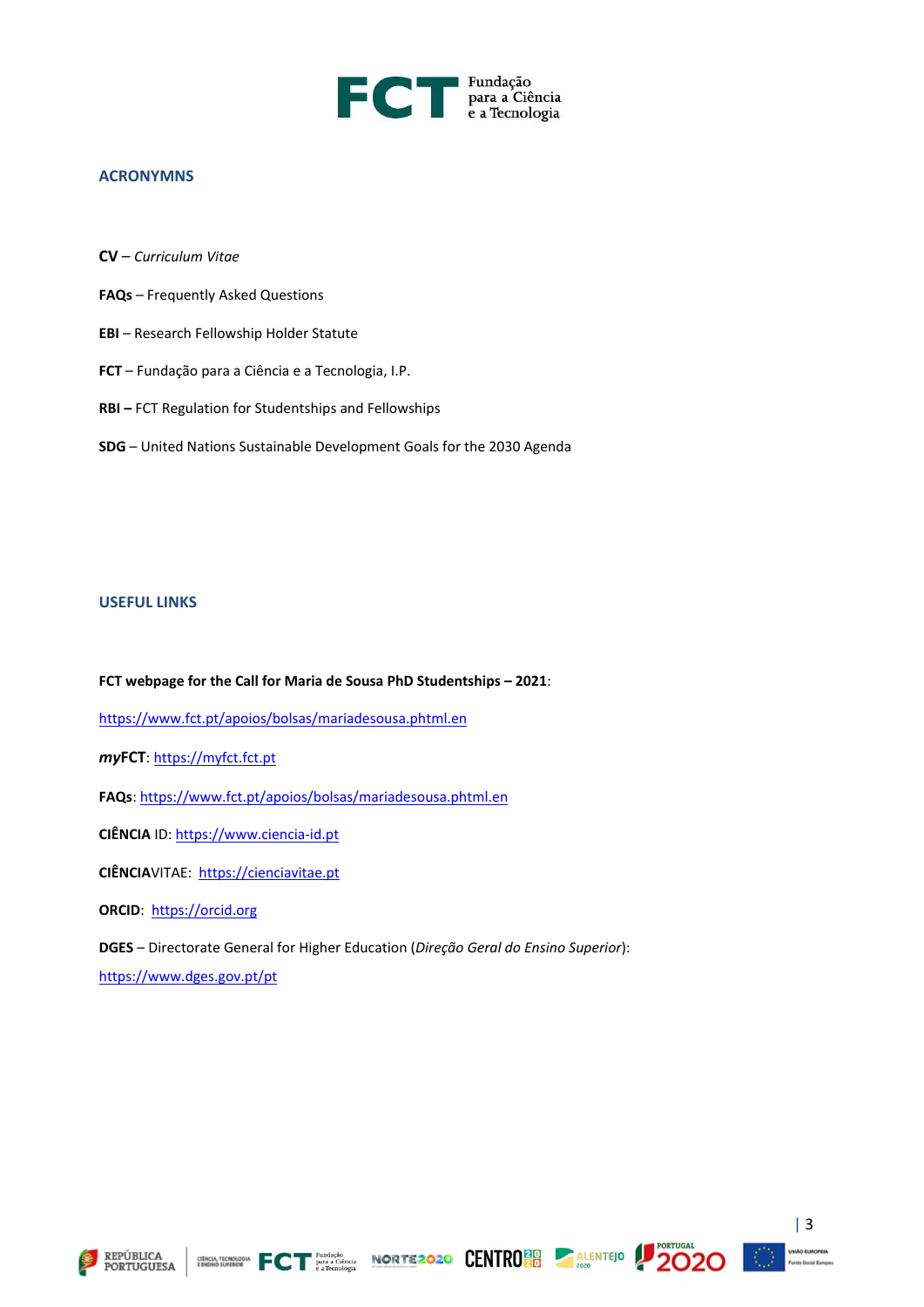

#### <span id="page-4-0"></span>**1. INTRODUCTION**

The Application Guide is a document that intends to assist the applicants in submitting their applications for the Maria de Sousa Call for PhD Studentships – 2021: SEAGULL – *Seeking Epidemiological and Virological Answers*.

**This guide does not replace or override the information specified in the Research Fellowship Holder Statute (EBI), in the FCT Regulation for Research Studentships and Fellowships (RBI) or in the Notice of the Call and respective Annex I (Evaluation Guide).** 

#### <span id="page-4-1"></span>**2. BEFORE SUBMITTING YOUR APPLICATION**

#### <span id="page-4-2"></span>**2.1 Who can apply?**

All individuals who satisfy the requirements specified in the FCT Regulation for Research Studentships and Fellowships (RBI), in the Research Fellowship Holder Statute (EBI) and in the Notice of the Call may apply to the Maria de Sousa Call for PhD Studentships – 2021: SEAGULL – Seeking Epidemiological and Virological Answers. Therefore, before you start to prepare your application, read these documents and the Evaluation Guide (Annex I of the Notice of the Call) carefully. FCT also recommends the reading of the **CIÊNCIA**VITAE Guide, and FAQs, available at the FCT webpage and at the myFCT platform.

**It should be noted that, in this call, applicants who hold a doctoral degree will not be eligible, nor those who have benefited from a PhD studentship directly financed by FCT, regardless of its duration.**

#### <span id="page-4-3"></span>**2.2 Registration on the FCT Information System – myFCT**

Registration on FCT Information System (myFCT) is initially made through **CIÊNCIA** ID platform, where you will be assigned a unique identifier and authenticator – **CIÊNCIA** ID.

The registration in this platform provides access to applicants and supervisors, with a single ID, to the platforms of curricular and application management, **CIÊNCIA**VITAE and **myFCT**, respectively. myFCT portal was designed to support the cycle of funding in all its stages: application, evaluation, granting and management of funding in a single information system, where the application will be submitted.

#### <span id="page-4-4"></span>**2.3 Curricular management platform – CIÊNCIA**VITAE

In the Maria de Sousa Call for PhD Studentships – 2021, applicants may only use the curricular management platform **CIÊNCIA**VITAE. This platform produces a unique CV that may be used nationally or internationally.

To create a CV in **CIÊNCIA**VITAE platform you need to have a **CIÊNCIA** ID unique identifier. If you still do not have a **CIÊNCIA** ID identifier, you may register at: [https://www.ciencia-id.pt/CienciaID/HomePage.aspx.](https://www.ciencia-id.pt/CienciaID/HomePage.aspx)

After this first registration, you may then create your CV in the **CIÊNCIA**VITAE platform, available at: [https://www.cienciavitae.pt/.](https://www.cienciavitae.pt/)

CHINERATE PRODUCED FOR PLANSING MORTE 2020 CENTRO 20 ALENTEJO



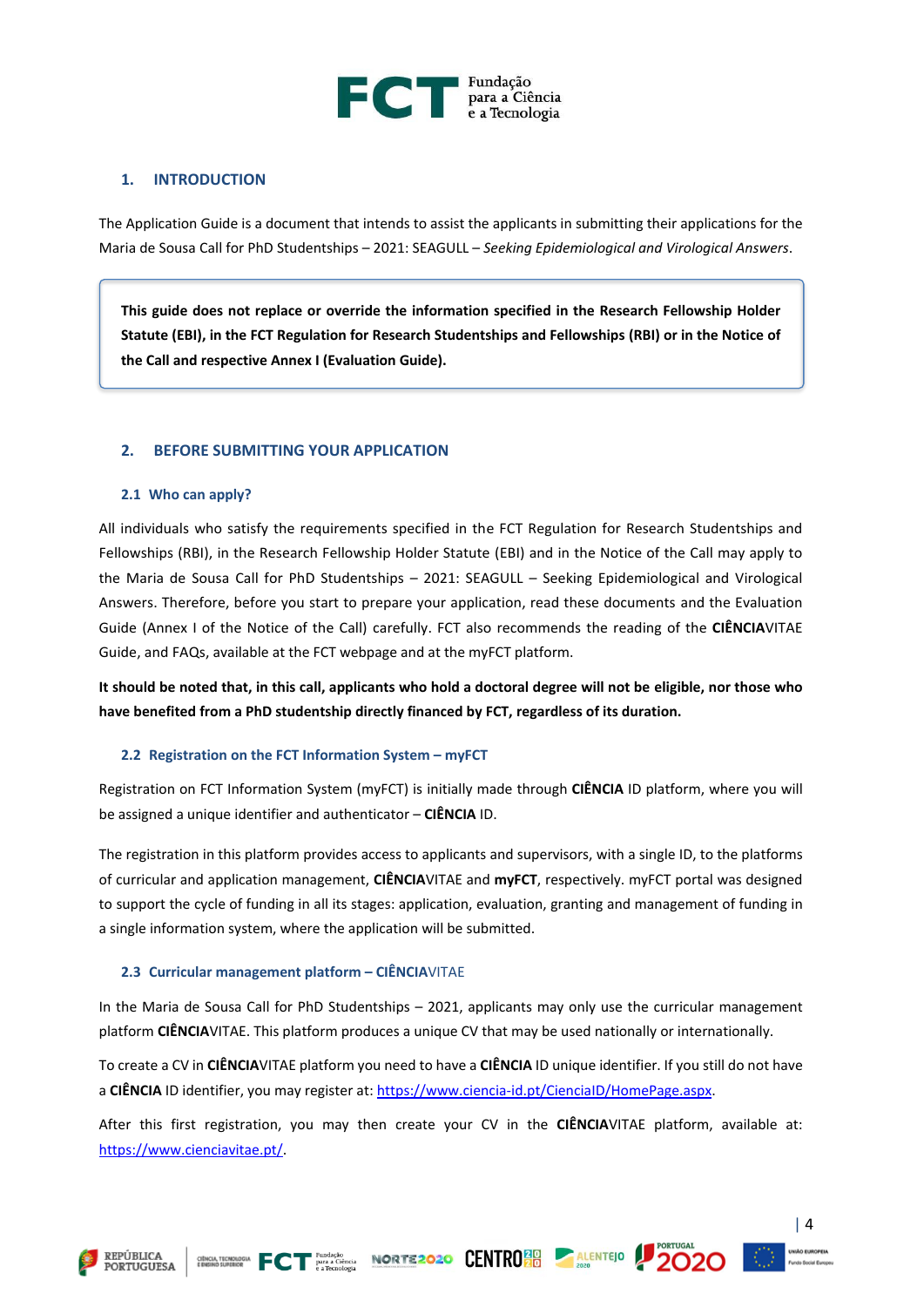

At the platform webpage you may find useful information for the creation and management of your CV, namely, the user manual and frequently asked questions (FAQs). **CIÊNCIA**VITAE has a helpdesk to answer questions available through the address: [info@cienciavitae.pt.](mailto:info@cienciavitae.pt)

#### <span id="page-5-0"></span>**2.4 Unique researcher ORCID ID record**

This registration is **optional** for applicants and supervisors.

 $\mathbf{A}$ 

In case you would like to create an ORCID identifier, you will have to register as a new user at [https://orcid.org/register.](https://orcid.org/register) An ORCID identification number will be assigned to you. This number appears on the left hand side of the screen under your name. It consists of 16 digits in four groups of four, e.g., [http://orcid.org/xxxx-xxxx-xxxx-xxxx.](http://orcid.org/xxxx-xxxx-xxxx-xxxx)

If you intend to associate your ORCID identifier in your personal data of myFCT you should fill in the information

on the menu "Profile> ORCID".



Using the unique identifier **neither dispenses nor substitutesthe analysis** of the **applicants and supervisors' CVs** by the evaluation panel. Any elements present in ORCID not mentioned in the submitted CVs **will not be considered**.

The information made available in the ORCID ID will only be visible if the "Public" profile option is selected. The ORCID profile will not be "frozen" when the application is submitted but will rather be the one that is available at whichever time the evaluators access it.

**It is possible to submit the application** even if the ORCID section is in a "**Not Filled in**" status.









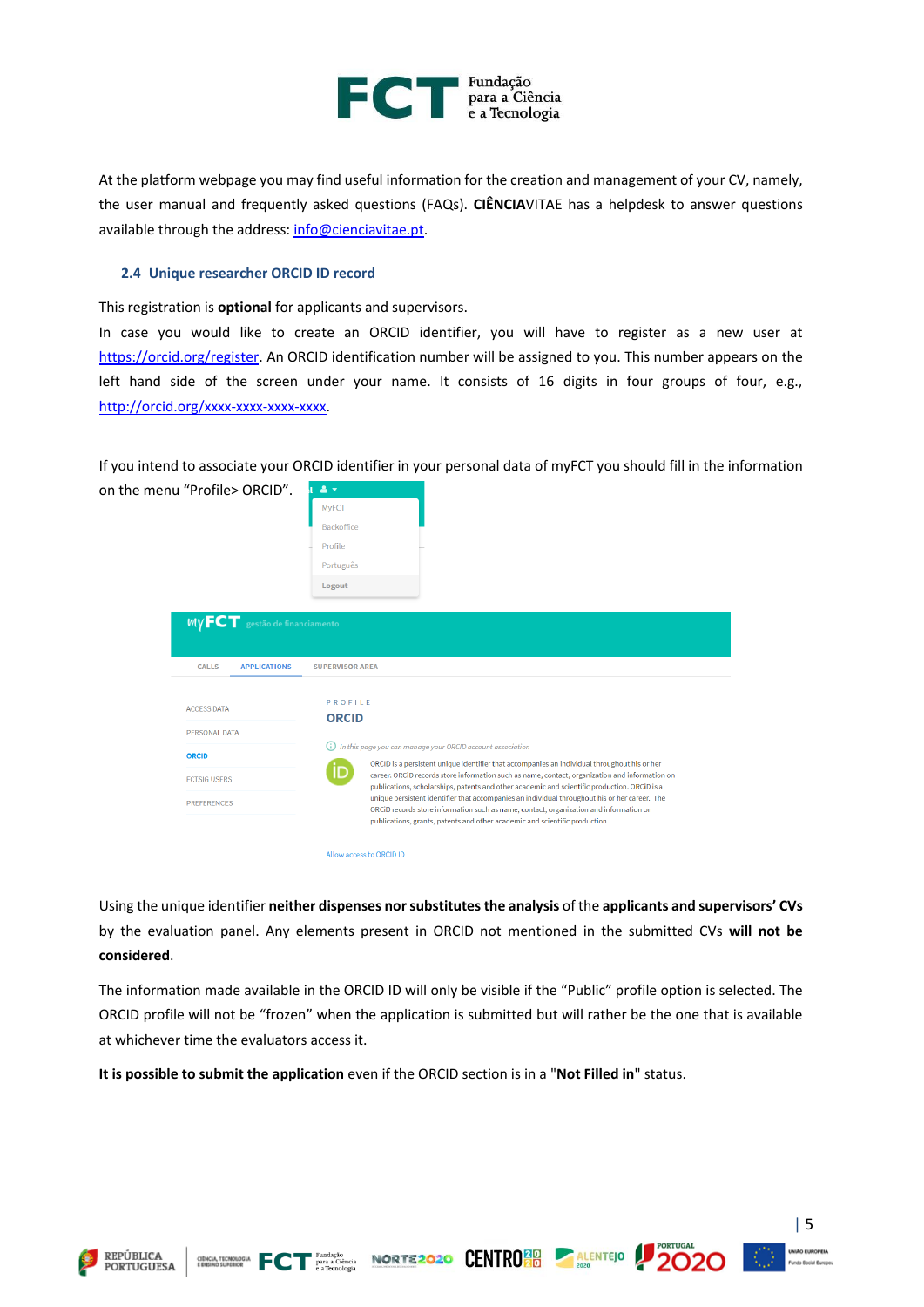

#### <span id="page-6-0"></span>**2.5 Application platform**

Access to the application platform is made using **CIÊNCIA** ID unique identifier on the myFCT portal: [https://myfct.fct.pt/.](https://myfct.fct.pt/) For a better user experience in myFCT, FCT recommends the preferred use of **Chrome** or **Firefox** browsers.

In myFCT you will have access to:

- 1. Main page, with information about the Call;
- 2. Applicant's area, linked to the application form **Maria de Sousa Call for PhD Studentships – 2021**  and information about the respective deadlines;
- 3. Applicant's area and the respective area for supervisors and co-supervisors;
- <span id="page-6-1"></span>4. Notifications (list of messages indicated in the top right menu highlighted in the left side of the user's name).

#### **2.6 Application Form**

To access the application form, it is necessary to select the call – **Maria de Sousa Call for PhD Studentships** – 2021 – and click on the button "Start application". A reference will be automatically generated and will be used as the unique identification of the application until the end of the call. You can only register and submit **a single application**. However, even after being submitted, this application may be re-edited and submitted again (see point 2.6.2 of this Guide), within the deadline indicated for the submission of applications.

The form is filled in directly in the platform, and it is always available to view or edit; for that, you just need to click on the application reference, selecting the respective option. 2020.00128.BD -

#### <span id="page-6-2"></span>**2.6.1 Structure of the Form**

The form is organized in such a way that its content provides relevant information to the evaluators, being composed of the following sections:

- 1. Personal Data
- 2. Application Data
- 3. Work Plan
- 4. Hosting Conditions
- 5. Validate and Submit

In point 3 of this Guide is specified the necessary content and information in each section of the application form.

In addition to the fields for filling in with your proposal information, you have also available the global view of the form and the validation area that allows the identification and correction of errors related to the process of filling in and submitting the application form.











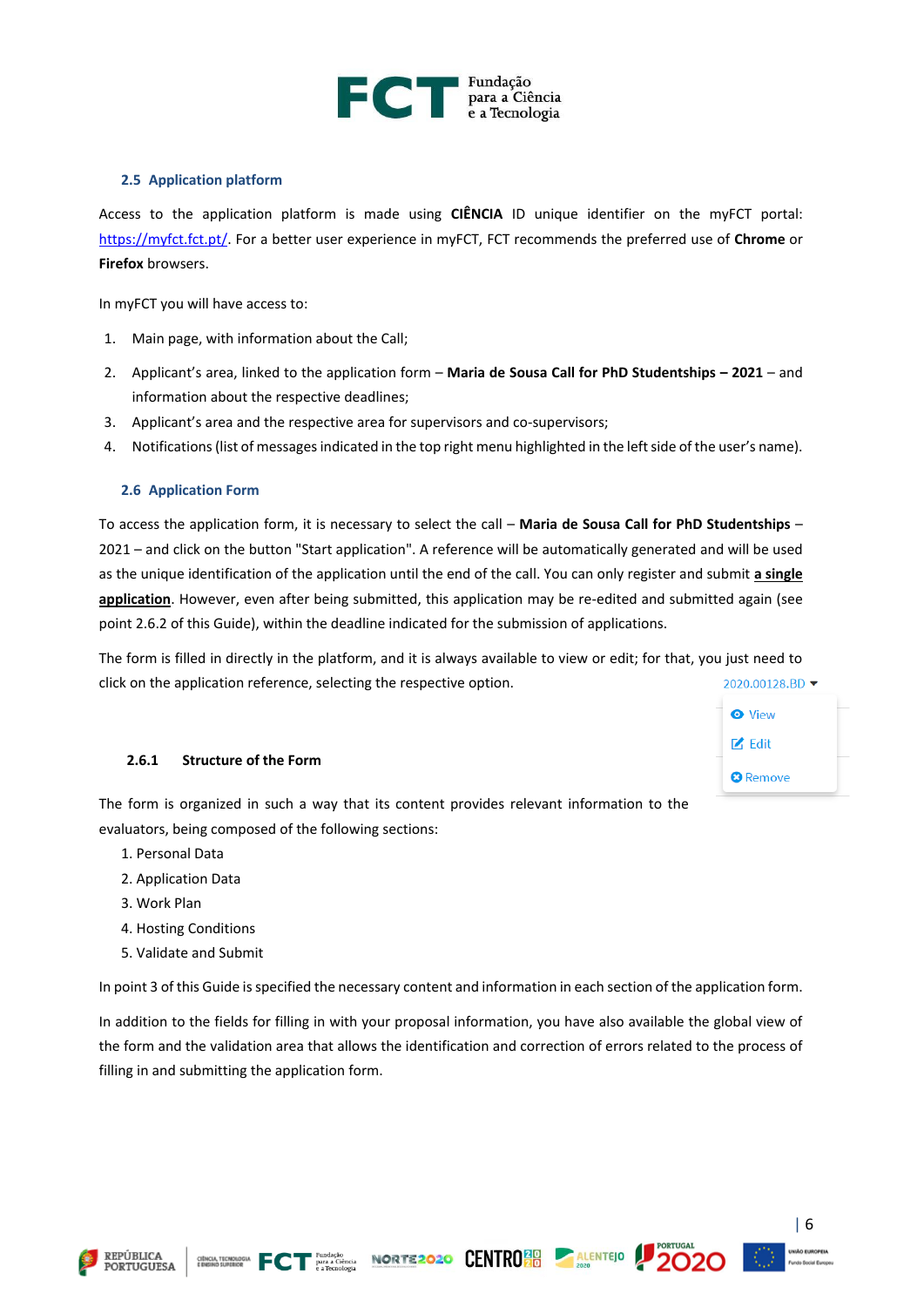

#### <span id="page-7-0"></span>**2.6.2 Application Form Submission**

During the period of applications' submission you may validate, submit, and edit again your application, as much as necessary. In this case, if you intend to modify a submitted application, you should click on "Modify", as indicated in the figure. **When you decide to modify your application, it** 

**will return to** *Draft* **and you will have to repeat the submission** before the established deadline to submit applications. Different versions of the application will not be recorded.

| pplication, as much                       |  |  |
|-------------------------------------------|--|--|
| 2020.00160.BD<br>$\overline{\phantom{a}}$ |  |  |
| <b>O</b> View                             |  |  |
| $\blacksquare$ Modify                     |  |  |
| <b>B</b> Remove                           |  |  |

#### <span id="page-7-1"></span>**2.6.3 Specific Features of the Form: Word Limit, Optional Fields and Public Information Fields**

Some fields of the form have a limited number of words. If you exceed the number of words specified for each specific field, it will not be possible to submit the application. Text-limited fields have a counter to help you control the words filled in.

Optional fields are identified on the form; FCT strongly recommends the filling in of those fields which have the label "Whenever applicable". Please note that, when you start filling in any optional section (e.g., "Previous Fellowships"), the respective subfields will be mandatory.

The fields of the application form that will be made public when the results are published are duly identified in the **Overview** (available in the upper right corner of the form) of the application with the caption "Public Information", determining that all candidates of the panel will have access to the information included in these fields.

#### <span id="page-7-2"></span>**2.7 General Recommendations**

FCT suggests that you follow the following recommendations when preparing your application:

- **Plan and complete the application process as early as possible**, in order to ensure that you will have time to obtain support from FCT, if necessary;
- Carefully read the **recommendations** provided in this **Guide**, in the **Notice of the Call**, **Evaluation Guide (Annex I of the Notice of the Call)**, **FAQs** and on the **form** itself. Most questions are answered in these documents; therefore, we **recommend that you read them carefully before contacting FCT**.
- Validate the form frequently to detect eventual errors of filling in;
- Always verify and confirm the appearance of the text filled in, checking if it corresponds to the one you wish to submit;
- **Preferably, fill in the fields of each section in a sequential manner;**
- In order to search for the desired option in the form fields with drop list, you can write a keyword so that all options containing that word are listed. If none of the results correspond to you were searching for, you can add a new entry by clicking on "Create new"/"Add institution" in the fields with these options;
- Use a software able to combine several PDF files into a single one, in case you need to upload several documents in a field that allows a single file upload;







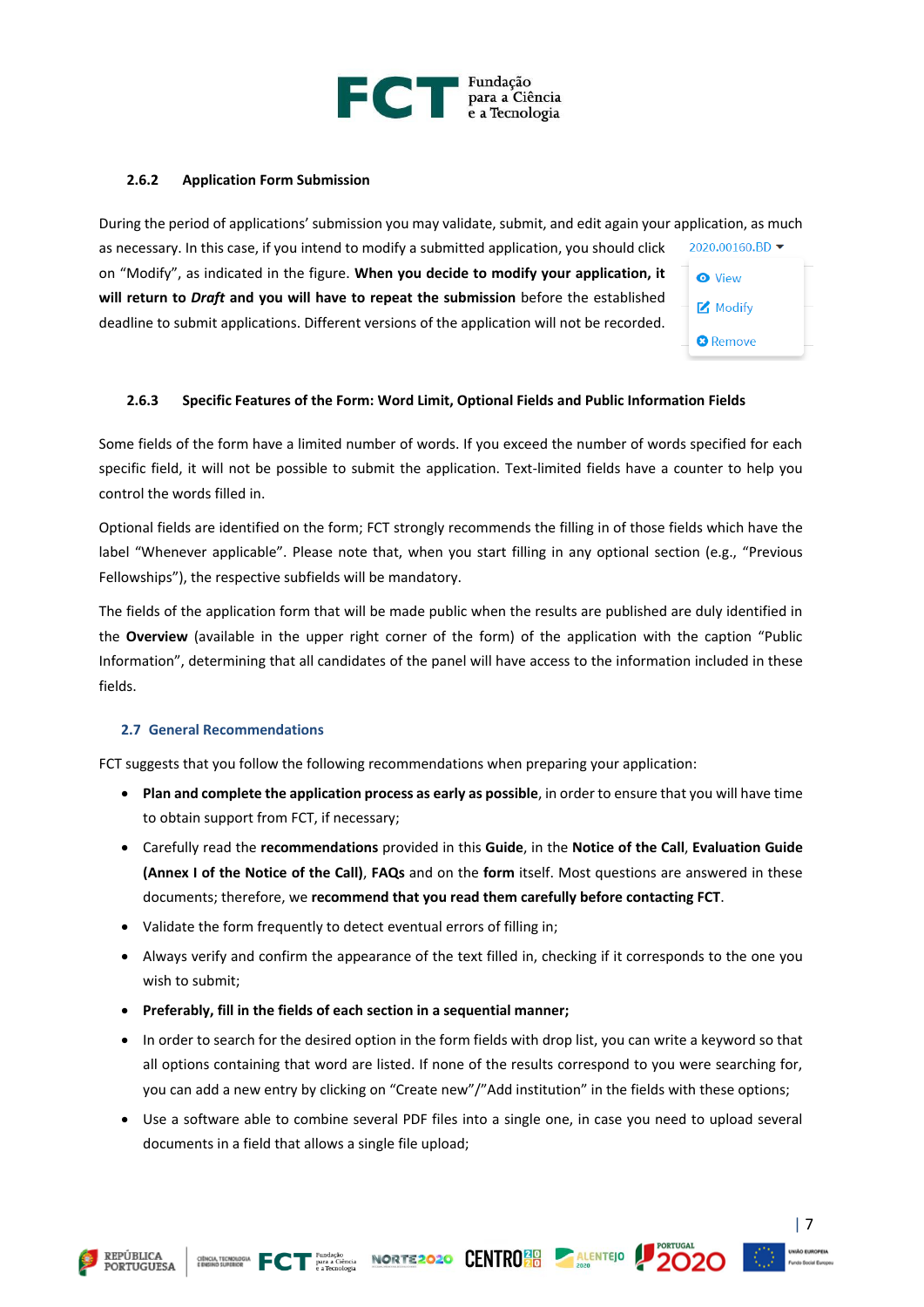

- Preferably, assign self-explanatory names to the uploaded files (such as *Timeline*), avoiding generic names (do not use accents, spaces or special characters);
- Avoid submitting your application close to the deadline established for the submission of applications;
- In case you submit an application and later decide to modify it, **please guarantee that you submit it again before de the deadline** established for the submission of applications:
- Complete and update your **CV in the CIÊNCIA**VITAE **curriculum management platform**. **This is the information that will be considered for the purposes of evaluation**, and must therefore present all scientific productions and activities duly referenced and identified, with as much information as possible. For example, the authorship of publications should mention the complete list of authors, in the correct order; papers should include the respective DOI, whenever applicable, as patents should also indicate the respective reference; in case you have hold research fellowships, you should also mention the respective duration, reference, funding institution, under penalty of not being considered. The same principles should be adopted by supervisors when filling in their CVs;
- **If you update your CV on the CIÊNCIA**VITAE **platform**, during the application submission period, **which you intent to see reproduced in your application, you must re-associate your CV with your application**;
- Know the evaluation criteria and sub-criteria presented in the Evaluation Guide (Annex I of the Notice of the Call);
- Before submitting your application, read again all fields of the form and review all the attached documents, to confirm that all information included is in accordance with what was intended, also enabling the identification and correction of possible lapses, for example, the submission of a wrong document.

#### <span id="page-8-0"></span>**2.8 Admissibility requirements**

#### **Under penalty of non-admission of the application**, it is mandatory to:

- Associate your updated *curriculum vitae* (CV), with the respective curricular elements, in the **CIÊNCIA**VITAE platform; applications in which the CVs include only name, CIÊNCIA ID and ORCID, without the filling in of the curricular fields, will be considered as non-eligible;
- Present a **detailed description of your work plan** for the research activities to be developed;
- Ensure that the **scientific supervisor confirms her/his association** to the application, as well as supervisors, if applicable, and submits the respective *curriculum vitae*; supervisors may submit their CV through **CIÊNCIA**VITAE platform or through the upload of a PDF file;
- Present a **motivation letter**, in the respective field of the form, in which the applicant explains the reasons of her/his application, presenting her/his scientific and/or professional career and how it fits the proposed work plan, if applicable. In the letter of motivation, the applicant may also explain the reasons of her/his choice regarding the selected most representative document or achievement;
- Submit **2 recommendation letters**, open or closed, signed by the respective referees. These letters should include the context of the academic and/or professional relationship of the applicant with the referee and should also indicate the reference to this Call; recommendation letters should not be mere supervision acceptance letters, for example, and might eventually refer to the maturity and adequacy of





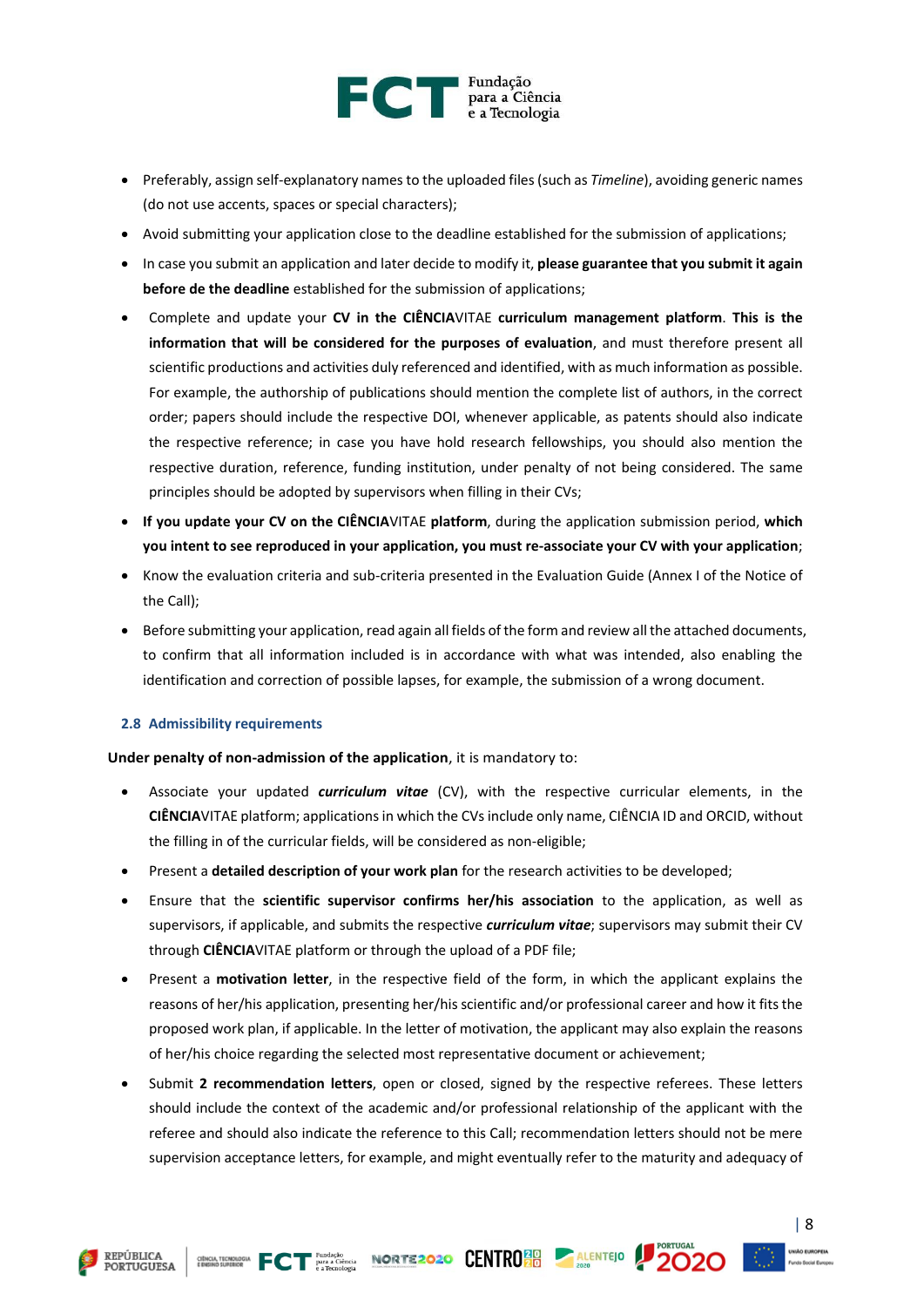

applicant's profile to the proposed work plan; applicants should clearly transmit these general indications to their referees, highlighting the importance of identifying themselves on the letter that shall be associated to the application;

- **Submit the most representative document** of her/his scientific/professional path;
- **Present the timeline** of the workplan, indicating the main tasks and milestones to be achieved;
- Write the **application, and all of its related documents**, including motivation and recommendation letters, in **Portuguese** or **English**. This is also applicable to the information presented by the supervisors.

#### <span id="page-9-0"></span>**2.9 How to address questions to FCT**

Questions related to the application, application form or its filling in should be sent to FCT through the following email address [info.bolsas@fct.pt,](mailto:info.bolsas@fct.pt) referring to "Concurso Maria de Sousa - 2021"/"Maria de Sousa PhD Call -2021" in the message subject. In case you have already started your application, you should also mention its reference, indicating it in the subject of the email: "Concurso Maria de Sousa 2021/2021 Maria de Sousa PhD Call  $-2021 - 2021$ .XXXXX.BD".

#### **FCT cannot guarantee a timely answer to requests of clarification addressed within to 2 working days before the application submission deadline.**

We recommend that, before contacting FCT, you should carefully read all the documents related to the Call, including the list of FAQs, available at the FCT website.

#### <span id="page-9-1"></span>**3. PROPOSAL PREPARATION**

To help you in the preparation of your proposal, a detailed description of the application form is presented, indicating the relevant information that should be included in each field and what are its conditions.

#### <span id="page-9-2"></span>**3.1 Personal Data**

Applicants and supervisors personal data shown in the form are directly imported from the **CIÊNCIA** ID account. In case the information displayed in this page is inaccurate of incomplete, you should update it directly in the **CIÊNCIA** ID platform.

Additionally, in the **CIÊNCIA**VITAE platform you should also fill in the fields related to your personal data. These data may be available, or not, in the PDF version of your CV that will be associated to your application, depending on your choice to make your personal data public or semi-public to the FCT.

#### <span id="page-9-3"></span>**3.2 Academic Degrees**

To be eligible in this call, it is a determining condition that you do not hold a PhD degree. Therefore, applicants must sign, under honour, the checkbox "I declare not to hold a doctoral degree".

The submission of degree certificates is not a mandatory admissibility requirement; its presentation may only occur upon granting the studentship. Nevertheless, the presentation of the **degree certificates in the application form** is determinant for evaluation purposes, namely to **calculate the score of A1**, a sub-criterion of the Merit of the Applicant. Similarly, in case of academic degrees obtained abroad, only degrees with the respective records









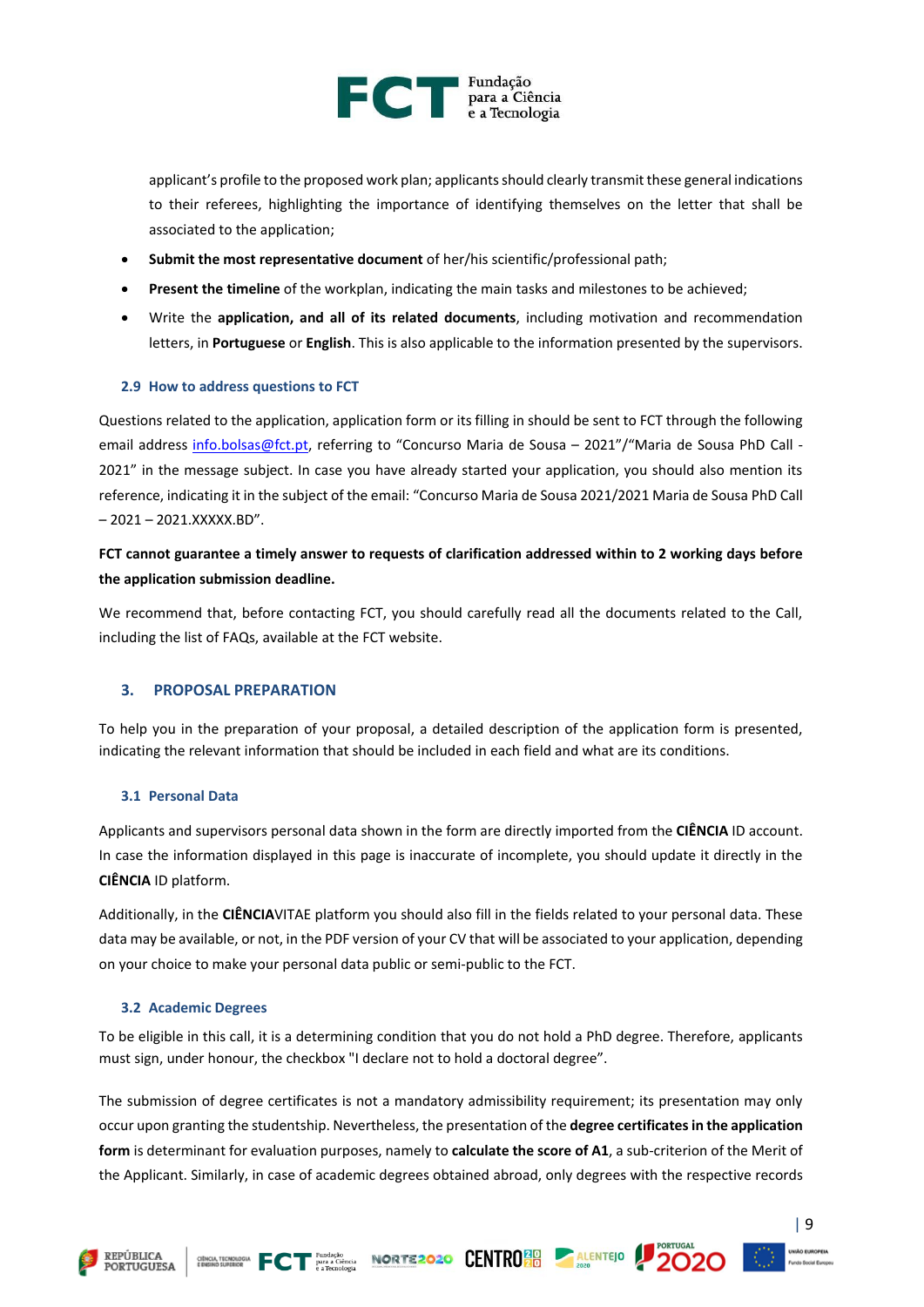

of recognition/equivalence and conversion to the Portuguese grading scale will be considered to calculate the score of A1 sub-criterion.

Therefore, for the use of the scores indicated in Table 1 of the Notice of the Call, it is **mandatory** to submit the **academic degree certificates**, in the application form, indicating the final grade and, when applicable, the respective records of **recognition/equivalence and conversion to the Portuguese grading scale**. Without the presentation of these documents sub-criterion A1 will be scored 0 (A1=0).

#### <span id="page-10-0"></span>**3.2.1 Academic Degrees Obtained in Portugal**

In case of academic degrees obtained in Portugal, according to the respective situation, applicants must comply with the following:

- For post-Bologna academic degrees, applicants should specify the grades obtained in the 1<sup>st</sup> and/or 2<sup>nd</sup> study cycles, as well as the corresponding ECTS;
- $\bullet$  In case of integrated master degrees, for whom the institutions do not provide separate grades for the 1st and 2<sup>nd</sup> cycle of study, it should be submitted the final academic degree detailing the final grade of both cycles, as well as the total number of ECTS;
- For pre-Bologna academic degrees, applicants should indicate the grade obtained for the graduate and/or master degrees, respectively.

For each of your academic degrees, you should click on the "Add Academic Degree" button, then select the respective option from the drop list and fill in the respective mandatory fields.

Repeat this action in case you wish to add one more academic degree.

In case your academic degree is not included in the drop list, please select the option that most approximately corresponds to it and use the "Degree Designation" field for a more detailed description.

#### <span id="page-10-1"></span>**3.2.2 Academic Degrees Obtained Abroad**

In order to comply with the foreseen applicable Portuguese legislation regarding the recognition of foreign qualifications, all the rights inherent to academic degrees granted by foreign higher education institutions is duly recognised to the holders of these degrees. This recognition is subject to the presentation of the **academic degrees recognition and conversion of the final grade to the Portuguese grading scale**, requested to the Dean of a public Portuguese University, the Head of a Public Polytechnic Institute or the Director-General for Higher Education; or by the presentation of the **recognition/equivalence**, registered by a public higher education institution.

The legal regime applicable to the recognition procedures is approved by the Decree-Law no. 66/2018, of 16 August, if requested after 1 January 2019. According to this decree-law, there are three types of recognition in Portugal: automatic recognition, level recognition and specific recognition. For requests submitted before 1







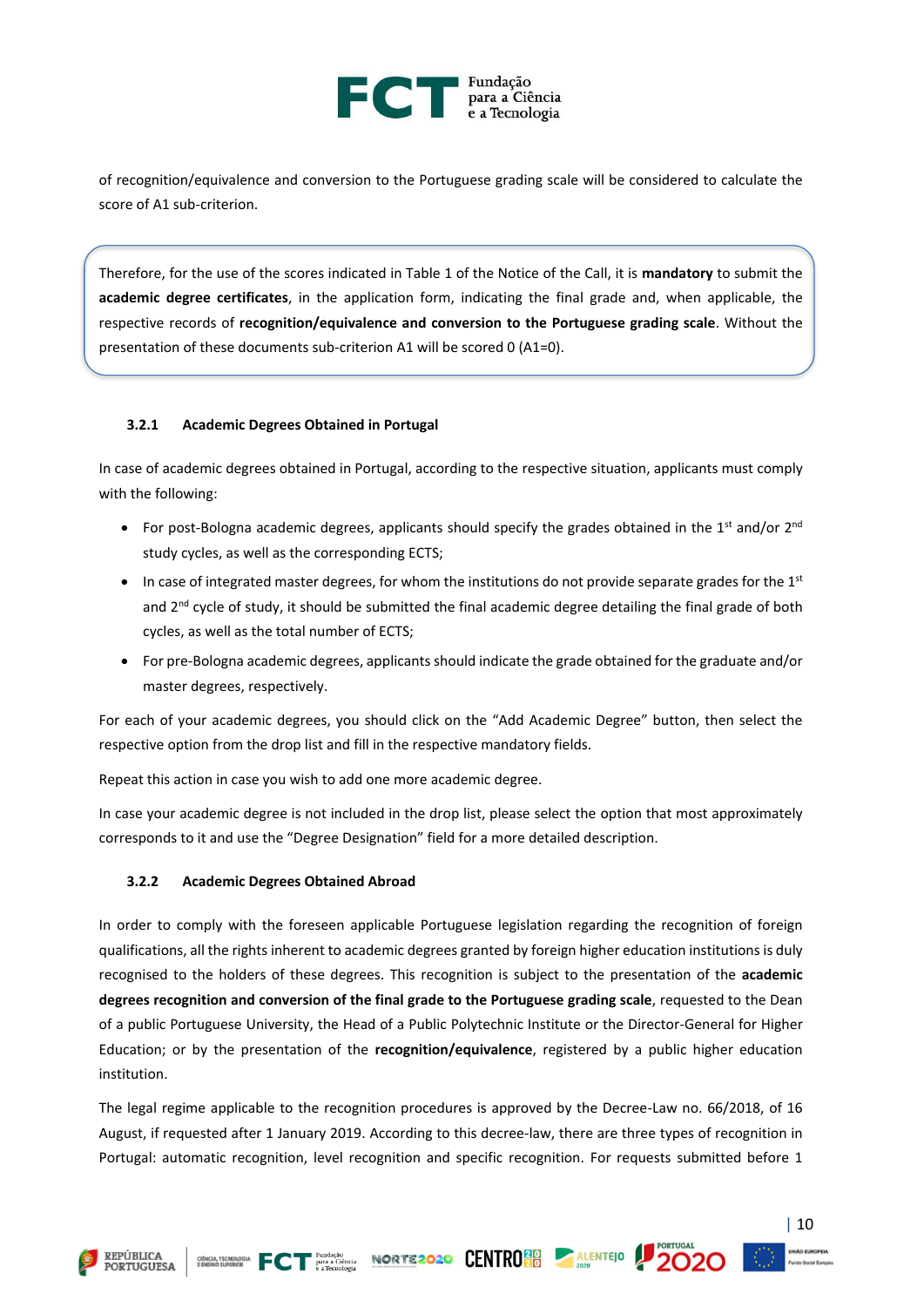

January 2019, the applicable legal procedure is ratified by Decree-Law 341/2007, of 12 October, and regulated by Decree no. 227/2017, of 25 July, or, alternatively, for equivalence processes, the request is governed by the Decree-Law no. 283/83, of 21 June.

For further information, we recommend you to visit the website of the Directorate General for Higher Education (*Direção-Geral do Ensino Superior*, DGES): https://www.dges.gov.pt/en.

Applicants with foreign academic degrees should:

- Select the country where the degree was obtained;
- Indicate the academic degree granting institution;
- Indicate the year of conclusion of the degree;
- Select the type of recognition in the drop list;
- Indicate the original final grade of that degree;
- Specify the grade converted to the Portuguese grading scale, in case your degree has been converted by a public Portuguese Higher Education Institution or by DGES;
- Upload the recognition/equivalence of the degree and the conversion of the final grade to the Portuguese grading scale issued by a public Portuguese Higher Education Institution or by DGES.

We again highlight that the submission of both the recognition of academic degrees and the respective final grade conversion **is mandatory for the calculation of the sub-criterion A1 and the respective scores application indicated in Table 1** of the Notice of the Call.

In case the applicant presents only the record of recognition/equivalence of the degree obtained abroad, without the grade conversion to the Portuguese grading scale, it will not be possible to calculate sub-criterion A1. Nevertheless, the record of recognition/equivalence of the degree may be considered within the scope of subcriterion A2 (Personal curriculum) evaluation.

#### <span id="page-11-0"></span>**3.2.3 Annexes Submission (Submit whenever applicable)**

Applicants should submit the certificates corresponding to each indicated degree, also indicating the grade for each subject, whenever possible (max. PDF file size 4 MB). In case the degree certificate and the certificate of the grade obtained in all curricular units are independent documents, please combine both documents into a single PDF file and upload it into the field "Attachments".

You can also submit the **diploma supplement** and your **Percentile**; the upload of both documents are optional.

The **diploma annex** is a diploma's supplementary document containing detailed information concerning the training carried out, the number of ECTS, results obtained and the characteristics of the education institution, from an international mobility perspective; we recommend the submission of this document.

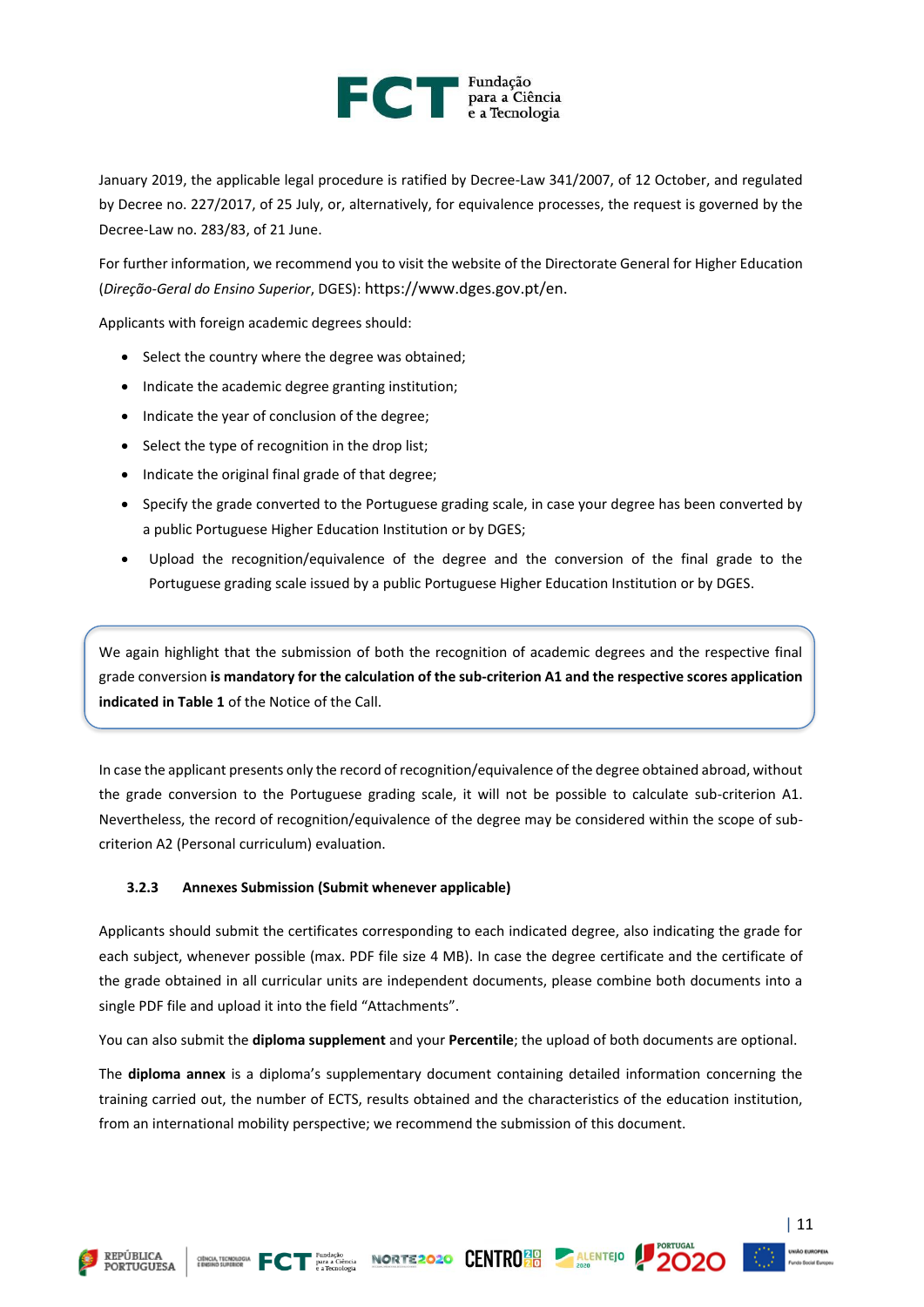

The **Percentile** in the concluded degree is a document that allocates the grade obtained by a student within the total of grades awarded in the year in which the student obtained the degree, at the same education institution and for the same course.

FCT recommends that you submit all the documents you have regarding the conclusion of your academic degrees, including, for example, the respective diploma supplements.

All the documentation necessary for application evaluation should be uploaded within the appropriate fields of the application form; FCT will not accept any paper or emailed documents.

#### <span id="page-12-0"></span>**3.3 Disability degree**

The option "No disability" appears as a default in this field, applicable to candidates without disability; in this case it is not necessary to submit any document. In case of disability, equal to or above 60% and under 90%, or above 90%, you should select the corresponding option in the drop list and upload the respective document. The *Atestado de Incapacidade Multiuso* is the accepted document to attest the applicant's disability. In compliance with the applicable legislation, no other document to certify disability will be accepted, including medical certificates, issued by medical boards or any other entities.

#### <span id="page-12-1"></span>**3.4 Previous Fellowships (Fill in whenever applicable)**

The field "Previous Fellowships" should be filled in whenever applicable, *i.e.*, whenever you have benefited from a research fellowship, regardless the funding entity.

To specify the fellowships that you have held previously, you should "Add Fellowship" and fill in the fields regarding the year of conclusion, reference, duration, affiliation and funding institutions. Applicants should only declare fellowships for which they are beneficiaries and under which they have signed a contract with the funding institution. This concept does not include participation in projects financed by grants awarded to third parties.

On this screen, the candidate will also have to answer, under honour, that he/she has not benefited from any doctoral or doctoral studentship in companies directly financed by FCT, regardless of its duration.

#### <span id="page-12-2"></span>**3.5 Professional Activity**

Studentship holders are obliged to exclusive dedication, in accordance with the terms established in the Research Fellowship Holder Statute (EBI).

If you wish to maintain a professional activity compatible with the studentship under the terms of Art. 5 of the EBI, you need to indicate the following **mandatory information**:

- Specify the activity to be carried out, indicating the institution, nature of the labour relationship, function/role and number of weekly hours;
- Attach a document provided by the institution where you will carry out the activity, indicating the information mentioned in the previous bullet point. If it is impossible to obtain the abovementioned document, this may be substituted by an affidavit indicating the activity, labour relationship, function/role and number of weekly hours.
- Fill in all the fields related to the professional activity before the association of your supervisor.





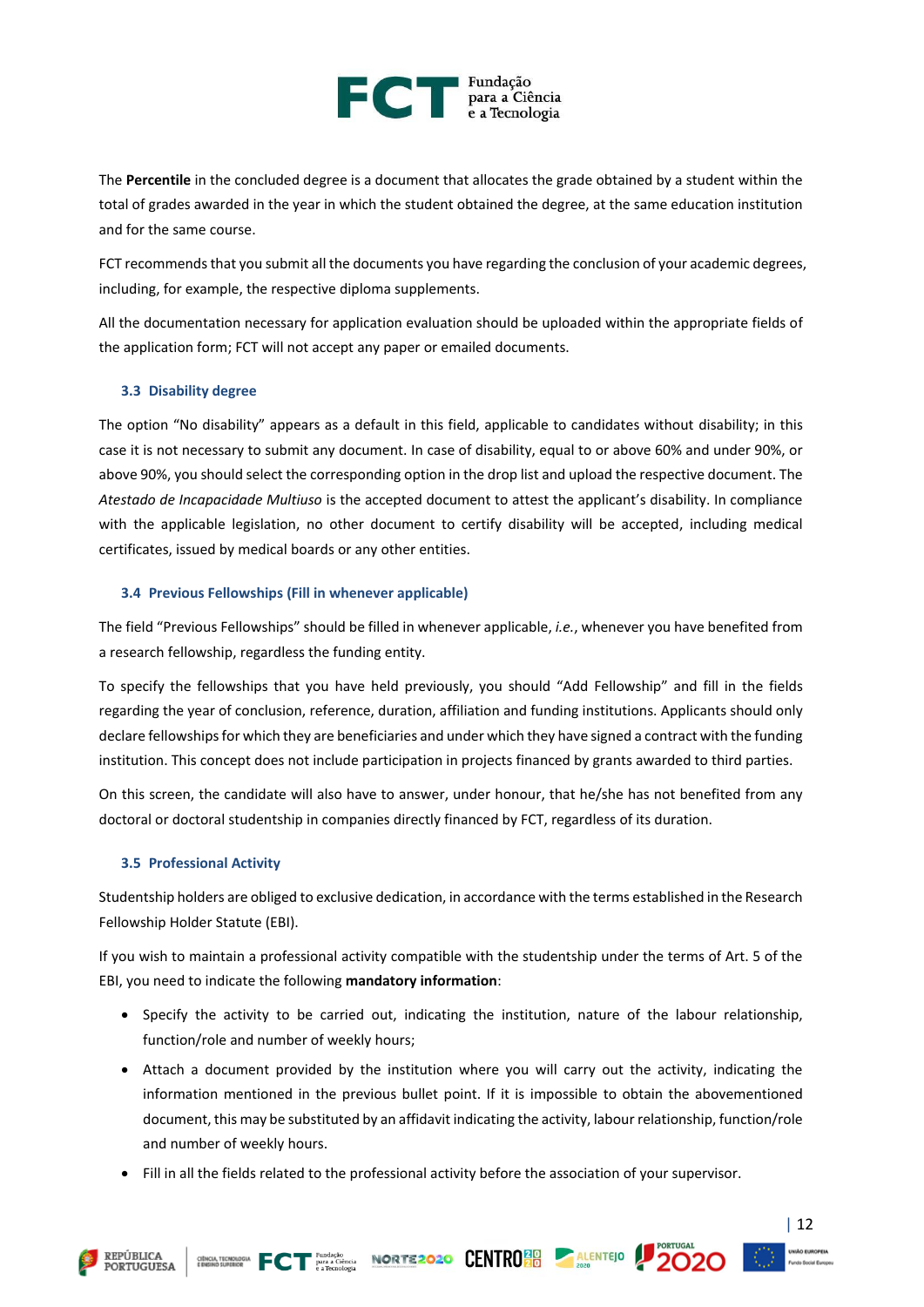

In this case, your supervisor must, in her/his personal area, indicate if the declared activity(ies) is/are feasible or not feasible together with the proposed work plan, and justify her/his answer. Whenever the applicant declares that he/she wishes to maintain a professional activity and changes this information, after the scientific supervisor has answered to the feasibility question, a notification will be sent to the supervisor; however, it is not necessary for the supervisor to comment again if he/she intends to keep the information previously stated. p. The completion of this field, as well as the supervisor' opinion on the feasibility of the work plan, does not invalidate the need for additional clarifications in the contracting stage, in case of granting the studentship.

#### <span id="page-13-0"></span>*3.6 Curriculum Vitae*

The *curriculum vitae* to be associated with the application is the CV imported from the **CIÊNCIA**VITAE curricular management platform.

Applicants are not allowed to use CVs from other platforms or in PDF format.

To use the **CIÊNCIA**VITAE *curriculum* you need to:

- **Grant access to FCT**;
- **Verify all the levels of access in each field you wish to be available** for evaluation;
- Check all the levels of access of fields containing personal data that you wish to share.

When you create your *curriculum vitae* in the **CIÊNCIA**VITAE platform, please make sure that your access level is defined as "**Public**" or "**Semi-Public**". Only then will your curricular data, namely education, affiliation, outputs, etc., become accessible to FCT. In case you select the "Private" mode, it will not be possible to access your data.

In the scope of the application, it **is mandatory to grant access to FCT** in order to access your **CIÊNCIA**VITAE information.

The *curriculum vitae* will be available after clicking on "Obtain CV (CienciaVitae)". The link for the PDF version of your CV will then be available in the application platform, followed by the date and hour of association. Any change in the **CIÊNCIA**VITAE curriculum after the date and time of association will only be considered if you remove the CV (click on "**Remove**"), and make a **new association** by clicking on "Get CV from **CIÊNCIA**VITAE" again.

Of note, you should consult which specific subset of the information recorded in your CV **CIÊNCIA**VITAE that FCT will access, for each field of the CV, in the Excel file provided in the "CIÊNCIAVITAE Guide to FCT calls on the MyFCT platform".

FCT also recommends that you verify that the information on your CV corresponds to what should be reviewed by the evaluation panel, ensuring that the information is as complete as possible. For example, the list of authors of publications or intellectual property registries must be complete and in the original order, which may include the respective access links, as well as it should indicate your role in congresses, projects or other activities participation.

The same rules and recommendations are also applicable to supervisors' CVs.







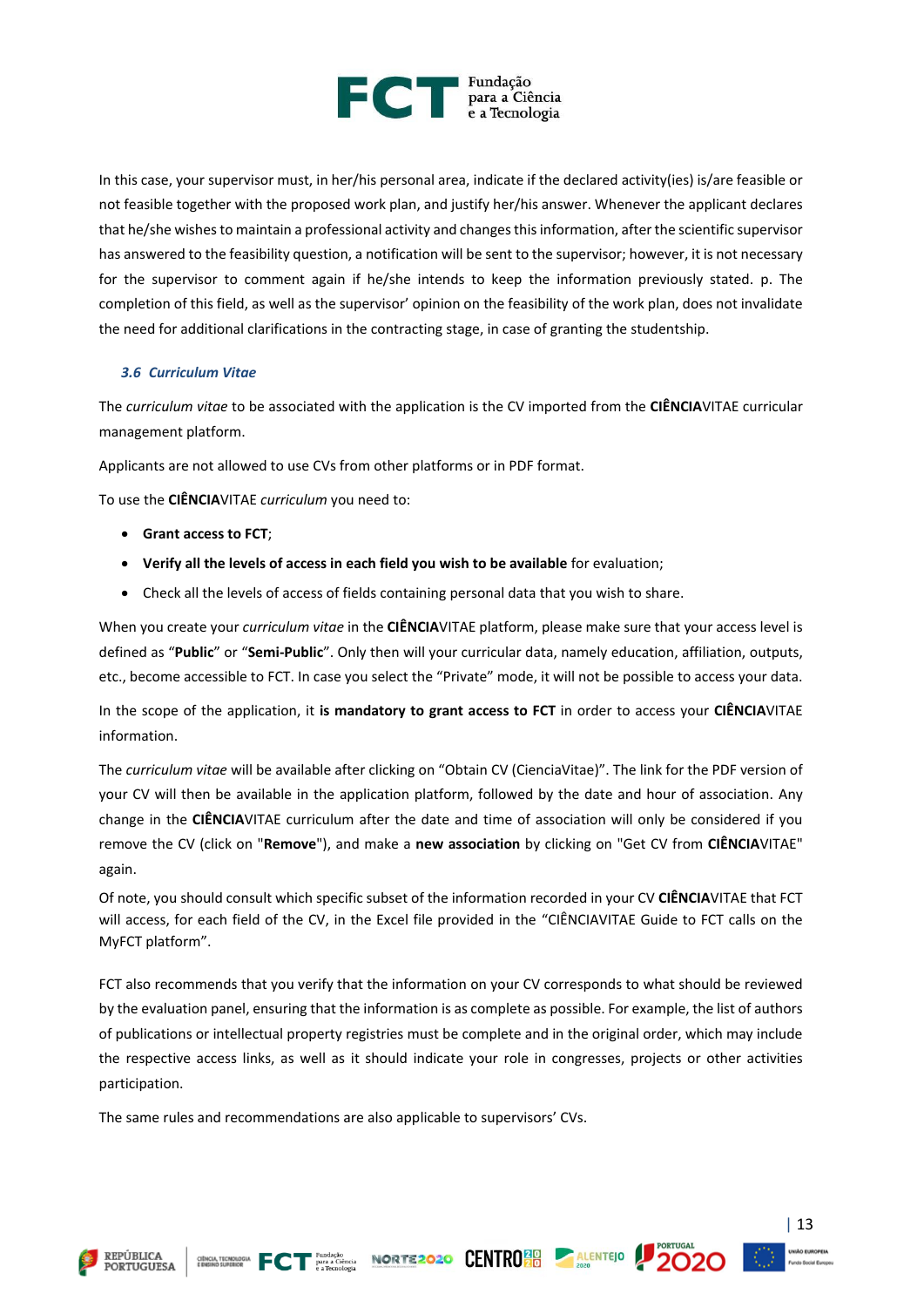

#### <span id="page-14-0"></span>**3.7 Application Data**

When preparing your application, we highly recommend you **prioritize the definition and selection of the objective(s) of the call and the scientific fields** in which your work plan will fit in.

#### <span id="page-14-1"></span>**3.7.1 Objectives of the call**

The Call will support applications in any scientific field that contribute to the following objectives:

1. Epidemiology and risk factors for infection, and severe illness caused by the virus;

2. Human-animal interaction, mechanisms of resistance and inter-species transmission of the virus, and the risk of pandemics;

- 3. Prevention and preparedness strategies for new epidemics, including vaccines;
- 4. Innovative approaches, including new methods and new technologies, for the disease diagnosis;
- 5. Characterization of the viral infection mechanisms;

6. Characterization of the host's immune, cellular and serological, response to infection by the virus, impact of age and comorbidities;

7. Development of new therapies and new therapeutic approaches, including life support and personal protection equipment to fight the disease;

- 8. Effects of viral infection on maternal and new-born health;
- 9. Psychological impact and behavioural changes associated with the pandemic.

You should therefore mandatorily select 1 to 3 of the objectives of the call in the available drop list in the application form.

#### <span id="page-14-2"></span>**3.7.2 Scientific Field Selection**

Select the **main scientific field**, the **secondary scientific field** and **subfield** that better matches the proposed work plan, according to the scientific fields shown in Annex I of this Guide. In case none of the listed subfields matches your work plan, you should select the option "… - Other", indicating the most suitable designation in the field that will be made available after selecting this option.

<span id="page-14-3"></span>Filling in of these fields should be done sequentially – Main Scientific Field/Secondary Field/Subfield.

#### **3.7.3 Designation of Doctoral Programme (maximum 60 words)**

In this field you must indicate the name of the doctoral programme in which you are enrolled or in which you intend to enrol. In case of granting the studentship, the respective proof of enrolment must be submitted during the contracting process.

#### <span id="page-14-4"></span>**3.7.4 Country where the Studentship will be held**

Specify where the studentship will be held – in Portugal, both in Portugal and abroad or abroad, depending on whether the work plan will be carried out entirely, partially or not at all in a national institution, respectively.

In case of studentship held both in Portugal and abroad, it is **mandatory** to identify: i) a foreign host institution, ii) a supervisor/co-supervisor affiliated to the foreign host institution indicated, beside the Portuguese institution



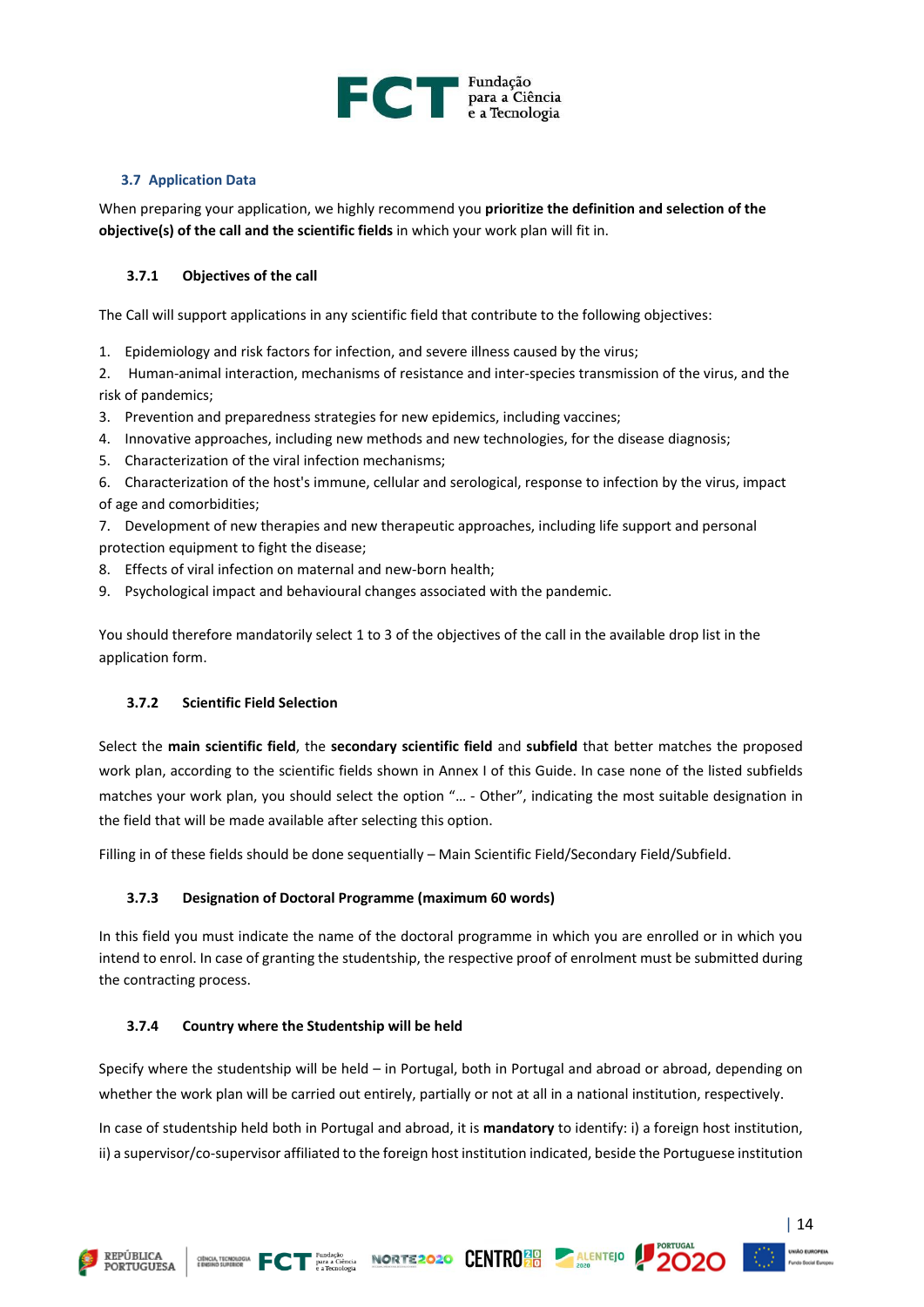

and supervisor. The lack of this information implies the **conversion of the application to a PhD studentship in Portugal**, being evaluated accordingly.

For studentships held both in Portugal and abroad, the period of the work plan that takes place in the foreign institution may not, in any case, exceed 24 months (see No. 8, Art. 6 of the RBI).

#### <span id="page-15-0"></span>**3.7.5 Periods of Stay Abroad**

In case of studentships held both in Portugal and abroad, the form will only be completed if you add at least one period of stay abroad; you should then indicate the starting date and the duration of the stay that, in total, cannot exceed 24 months.

#### <span id="page-15-1"></span>**3.7.6 Studentship Abroad**

If you intend to carry out your work plan exclusively abroad, when selecting the respective option "Abroad", a specific justification field will appear, where you should clearly explain the reasons for your choice, namely the reason why no national institutions are included.

#### <span id="page-15-2"></span>**3.8 Motivation Letter (maximum 750 words)**

The **motivation letter** is a **mandatory** and fundamental element of the application. In this call, the motivation should be written in a specific field of the form, therefore, it is not an additional document to be submitted. In your letter, you must objectively explain the reasons that lead you to apply and consider that you have the adequate conditions to successfully carry out the proposed work plan. You may also mention the reasons for choosing the document or artistic achievement which you considered the most representative or explanatory of your scientific and/or professional career.

#### <span id="page-15-3"></span>**3.9 Recommendation Letters**

The **recommendation letters are mandatory**; two recommendation letters are required, which **must be different and signed by the respective issuers**. Only letters written in Portuguese or English will be accepted. Recommendation letters written in alternative languages will not be considered and the application will be considered non-admissible.

Similarly, letters that do not mention who the referee is, will not be considered, determining the nonadmissibility of the application. There is no set format for the recommendation letters; the content is up to whoever writes the letters. However, they should include, preferably, the reference to this call, the context in which the referee is familiar with the applicant work and qualities, as well as her/his opinion regarding the maturity and adequacy of the applicant's profile to perform the proposed work plan.

The applicant may choose to submit either an "Open" or a "Closed" recommendation letter. In the first case, the letters should be scanned and uploaded in the respective field of the form. In the latter case, the applicant should provide the name, affiliation institution and email of the referee to whom the letter will be requested, and the FCT's information system will issue the referee. The message sent to the referee will contain all the necessary information for letter submission. When her/his recommendation letter is submitted, an "OK" message will be







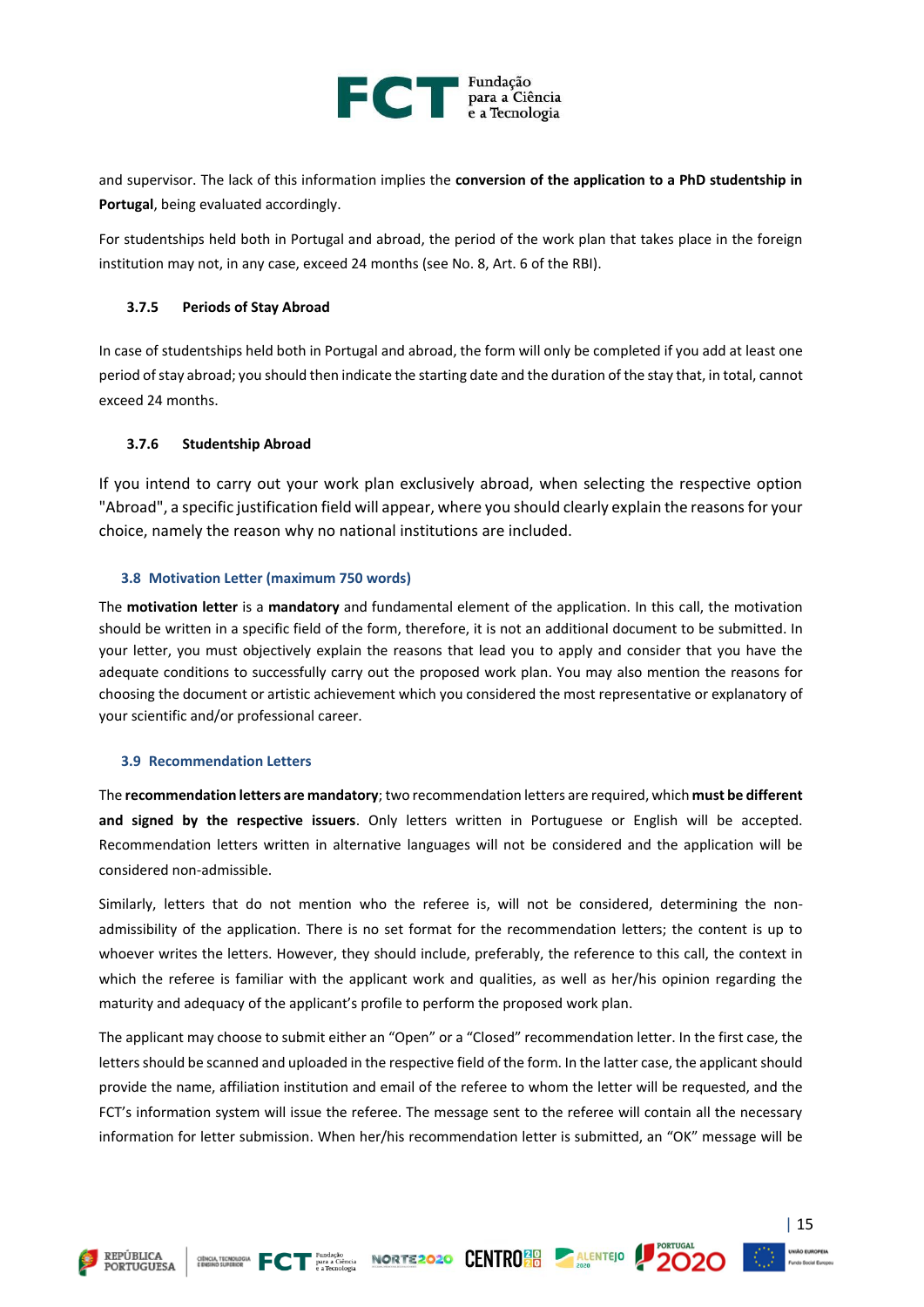

shown in the summary table of the section "Letters and Other Documents"; until this moment, the respective field (under the "Document" item) will be empty.

#### <span id="page-16-0"></span>**3.10 Most Representative Document**

Applicants must present a document that they consider to be the most representative of their scientific and/or professional career path as, for example, a scientific publication, conference communication, panel presentation, scientific report or master's thesis, proof of scientific or professional performance, performance or artistic creation. Qualifications certificates, *Curriculum vitae*, portfolios or documents with a summary of the candidate's path should not be submitted in this field, as these will not be considered for evaluation. Even if the application is admissible, it will be penalized in sub-criterion A2 evaluation.

This document is of **mandatory submission** and PDF, JPEG or PNG format files are allowed, up to a maximum size of 12 MB.

#### <span id="page-16-1"></span>**3.11 Work Plan**

This section of the application form concerns the proposed work plan. It shows the overall vision of the research proposal and provides access to each specific field within the work plan.

#### <span id="page-16-2"></span>**3.11.1 Work Plan Resume**

In this field you should indicate:

- The **title** of the work plan; this should be concise, understandable for anyone with a general scientific background and adequate for public disclosure;
- The **abstract** of the work plan;
- Four to six **keywords** that best describe the work plan;
- The United Nations Sustainable Development Goals (SDG) 2030 Agenda.

#### <span id="page-16-3"></span>These fields are **mandatory**.

#### **3.11.2 Abstract (maximum 150 words)**

This section is a synthesis of the applicant's work plan. A summary should be clear and well structured, showing that the applicant is able to summarise the object of research, the aims of the project and the main expected contributions of the research work.

#### <span id="page-16-4"></span>**3.11.3 The United Nations Sustainable Development Goals (SDG) – 2030 Agenda**

In the field United Nations Sustainable Development Goals (SDG) you should indicate one, or up to three, of the 17 United Nations SDGs (2030 Agenda).

In the "United Nations Sustainable Development Goals" field you should select one, or up to a maximum of three, of the 17 goals of the United Nations Sustainable Development Agenda, that fit in your work plan. In case any of the goals matches the proposed work plan, you should select the option "No alignment with any of the SDGs".



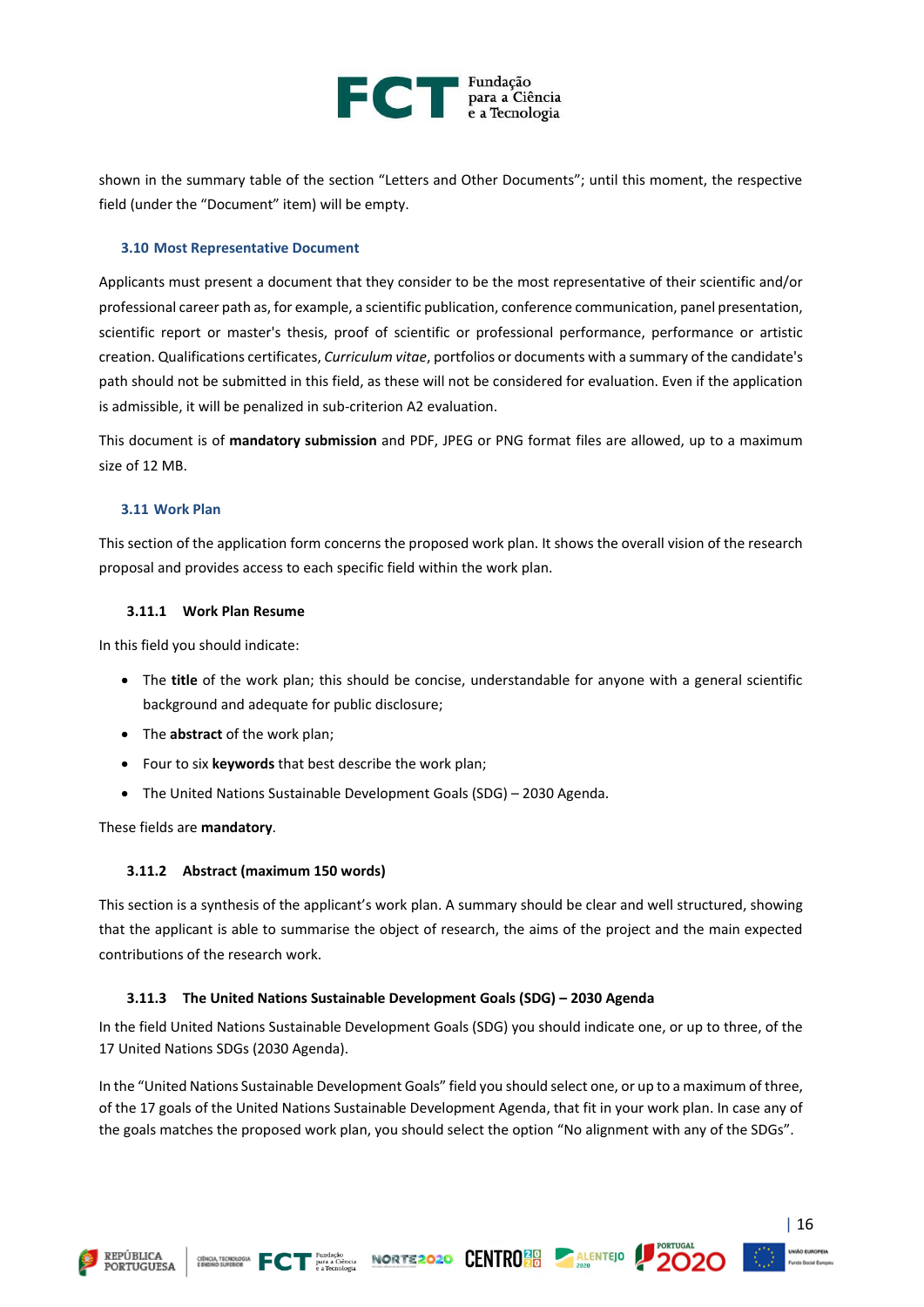

The information regarding the 17 United Nations Sustainable Development Goals is available at: https://sustainabledevelopment.un.org/post2015/transformingourworld.

#### <span id="page-17-0"></span>**3.11.4 State of the Art (maximum 500 words)**

The state of the art, or literature review, brings together, analyses and discusses published work in the area of the work plan. Its purpose is to provide a theoretical grounding for the object of research, by referring to previous studies, which should be confronted and interrelated, especially if they are contradictory to each other; you should also point out the originality of your proposal.

#### <span id="page-17-1"></span>**3.11.5 Objectives (maximum 300 words)**

The purpose of this field is to provide a description of the main research questions to be addressed and the goals to attain.

#### <span id="page-17-2"></span>**3.11.6 Detailed description (maximum 1000 words)**

This field should contain the detailed work plan and a description of how the aims of the research project will be achieved; **it should also explain how your work plan is related to the selected objectives of the call**. The descriptions should provide all the necessary elements to allow assessment by the evaluation panel, namely the methodological approach, description of tasks, their interrelatedness, sequence and schedule. It may also include a contingency plan, describing, in this case, how eventual unforeseen events might be resolved.

#### <span id="page-17-3"></span>**3.11.7 Timeline and Additional Attachments**

So that the Evaluation Panel may analyse the feasibility of the proposed work plan, the applicant may include a chart with milestones for the different tasks. The presentation of a **timeline is mandatory** but is highly recommended. To make a timeline you may use specific software tools or an Excel file that should then be converted into a PDF file.

If considered necessary, you may also include additional documents containing formulas, schematics, diagrams, charts or images in this field (optional). In any case, the annexes should only be examples or demonstrations of what has been described in the various fields of the application form and, therefore, should not be considered its extension. This field should not be used as an extension of the information described in the form field as it will not be considered for application's evaluation.

If you plan to develop part of your work in collaboration with additional institutions, besides your host institution(s), you may submit a "Letter of Support", attesting for the respective collaboration. Any situation that may support the feasibility of your proposal, such as the approval of data collection, access to facilities or to equipment, amongst others, may be validated through letters of support that should be issued and signed by the responsible of the collaboration in the institution where the work plan will be carried out.

The presentation of the letter of support is optional and the maximum space per application is 10 MB (e.g., 5 documents of 2 MB each). The authorised formats are JPEG, PNG and PDF.

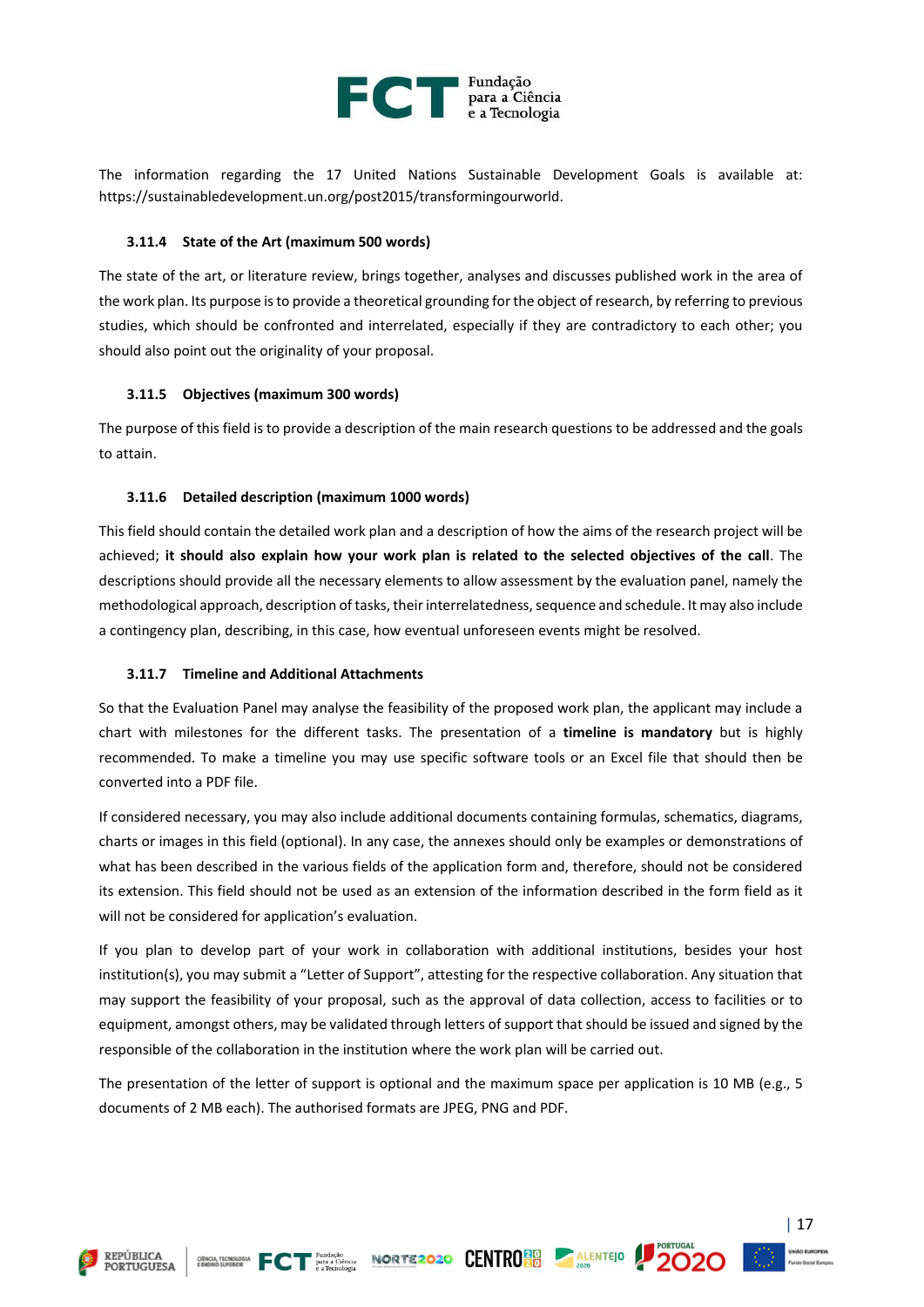

#### <span id="page-18-0"></span>**3.11.8 Bibliographic references (maximum 30 references)**

Use this field to specify bibliographic references, up to a maximum of 30, that support your work plan, detailing all the necessary elements that will enable the panel to identify them. You should format your bibliographic list in a consistent manner and according to a scientific approved referencing style as, for example, the APA (American Psychological Association) style. This field has a limited space of 10000 characters, indicated in the respective counter.

#### <span id="page-18-1"></span>**3.11.9 Ethical issues (maximum 500 words)**

Whenever the theme, methodology or results of the work plan involve ethical issues, you should check "Yes" in the answer to the question "Does your work plan involve ethical issues?". In this case, a specific field will appear on the form where you must clearly identify the ethical issues in your proposal, explaining how they will be addressed. To help identify these issues, the self-assessment guide for ethical issues (Ethics Guide) should be consulted. It will not be necessary to present, at this stage of the application, the respective approval issued by the ethics committee. However, if you hold this document, and if you so wish, you can present it in the "Timeline and additional Attachments" field, referred in point 3.11.7.

#### <span id="page-18-2"></span>**3.12 Hosting Conditions**

This information is **mandatory**.

The hosting conditions concern:

- Host institution(s): institution(s) where you are going to develop your work plan;
- Institution that grants the degree: higher education institution(s) that will grant the PhD degree;
- Supervisors: responsible for monitoring and supervising the research work;
- <span id="page-18-3"></span>• Adequacy of the supervising team.

#### **3.12.1 Host Institution**

In this field, the applicant should indicate the host institution. The following fields should be filled in:

- Country;
- Institution (presents one or two levels according to the following example: 1) Universidade de Lisboa and 2) Universidade de Lisboa – Faculdade de Ciências, respectively);
- Department (Whenever applicable).

In the list of institutions are included the national higher education institutions and R&D units. You should find your institution by indicating its partial or complete name. **The field "Department" should be indicated whenever applicable**, for each of the indicated institutions.

If you do not find your host institution in the available list, you should "Add institution" and add the respective information.

In case of applications held both in Portugal and abroad, in addition to the Portuguese host institution, it is **mandatory** to indicate the foreigner institution where the research work will be developed.

**CENTROGEN FCT ATRICOLOGICAL MORTE2020 CENTROGEN ALENTEJO** 



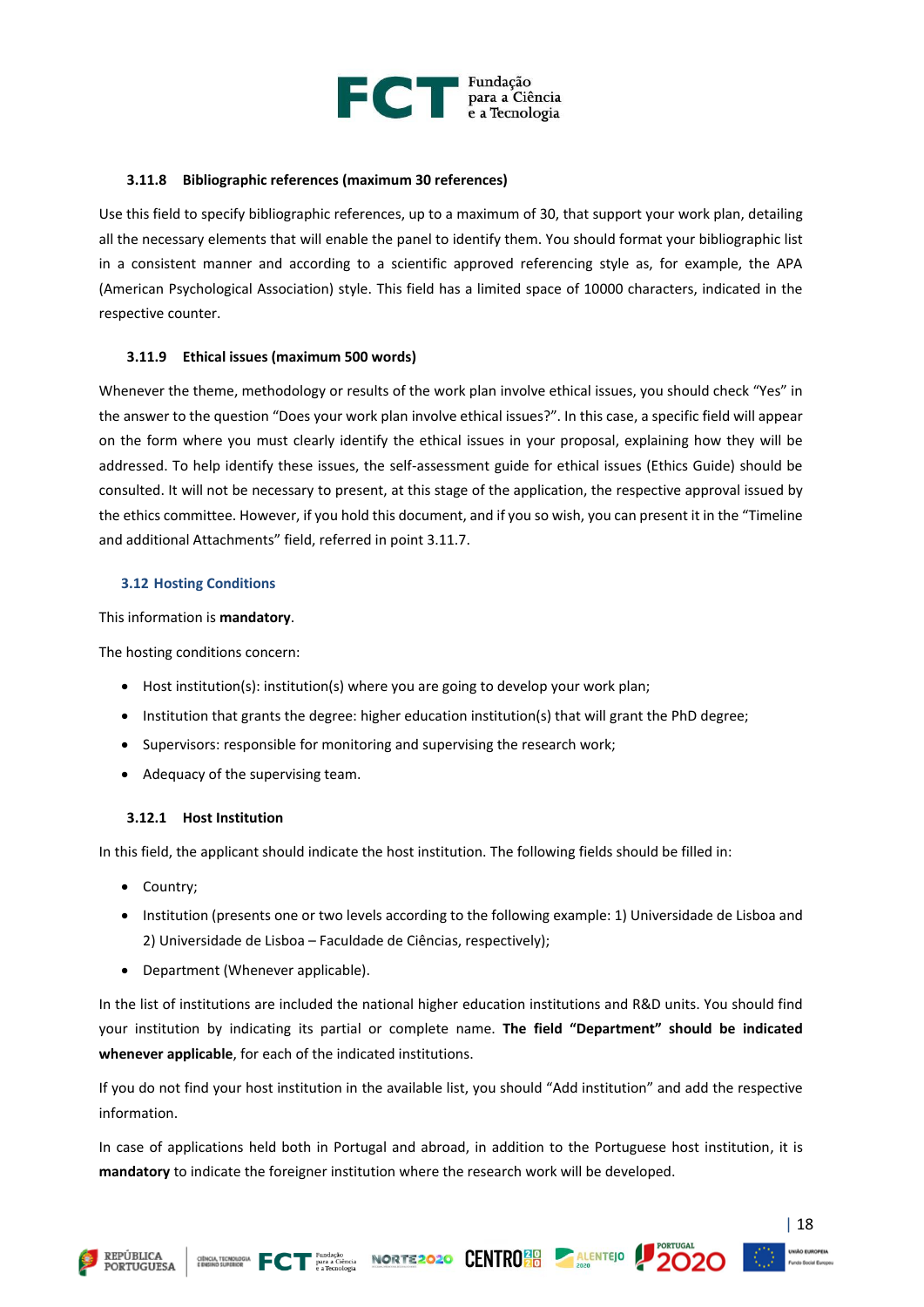

The number of supervisors associated to the application defines the limit of host institutions. **The limit is defined by: N supervisors + 1**. Therefore, **at most, 4 host institutions may be indicated**, in cases where 1 supervisor and 2 co-supervisors are proposed.

#### <span id="page-19-0"></span>**3.12.2 Doctoral Granting Institution**

In this area the applicant should indicate the institution(s) granting the PhD degree, after selecting the country where the degree will be granted. If you select Portugal, the available list will present all the national institutions granting this degree, in one or two levels as exemplified in the previous point; when you select other country, you should use the option "Add institution" to indicate the respective institution.

You may specify up to 4 doctoral granting institutions. This is in cases of double degree or inter-university doctoral programmes, respectively.

#### <span id="page-19-1"></span>**3.12.3 Supervisors (maximum 3)**

The purpose of this field is to identify the supervisor and co-supervisor(s) who will take on the responsibility for monitoring and supervising the applicant's research project.

Each application can have **a maximum of three associated supervisors, with one being the main supervisor (mandatory) and the other two co-supervisors (optional)**. Excluding exceptional circumstances, duly explained, the supervisor and supervisors must be associated at least to one of the host institution, in order to guarantee a continuous and fruitful work with the grantee. The evaluation panel will decide if other situations are suitable or not; the general guidance given by FCT is that this should be reflected in the analysis of the feasibility conditions of the work programme.

At this stage of the application process, the supervisor's letter of support, and the host and doctoral granting institutions' acceptance statements do not have to be submitted. These documents will only be necessary upon studentship granting.

To associate your supervisor and co-supervisors, you should select the role of each one (supervisor or cosupervisor) and the respective email (it does not have to be the registration email in the **CIÊNCIA** ID platform) and select the option "Send request". A message will be sent indicating the applicant's name, application reference and link to the supervisor area where he/she should answer yes/no to the association request.

To **change the role of a supervisor, you will have to remove the associated supervisor and send a new request** with the corrected role indication.

Your supervisor(s) should access the respective personal area – "Supervisor Area" – and perform the following actions:

- 1. Register in the **CIÊNCIA** ID information system, if they have not already done so;
- 2. Access to myFCT portal using the respective credentials;
- 3. Indicate the ORCID identifier in myFCT profile, if you wish to do so. **This information is optional**;
- 4. **Indicate all of her/his affiliation institutions**, including higher education institution and R&D unit, if applicable, or, for example, R&D unit and company ;







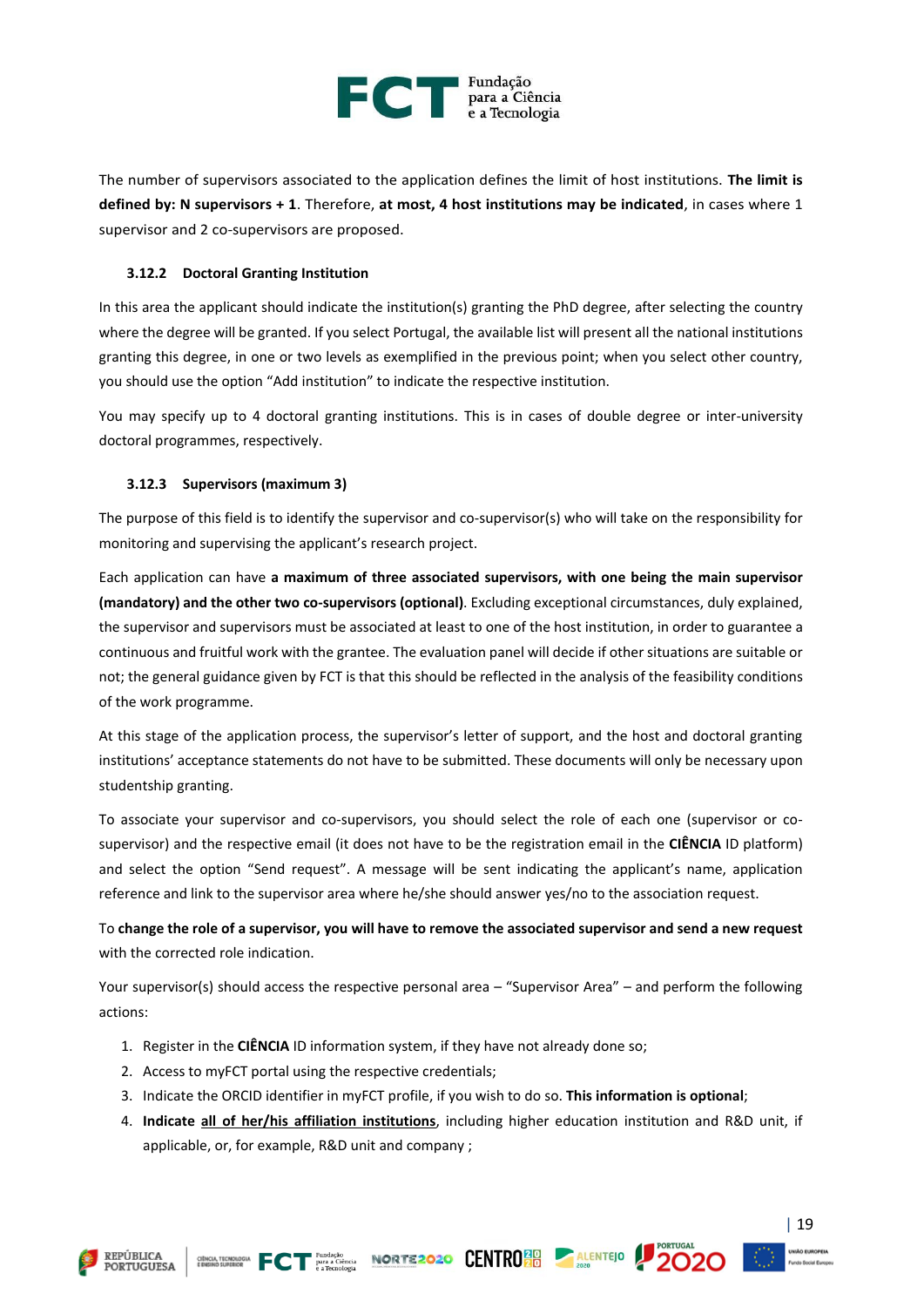

- 5. Present a *curriculum vitae* in one of the following options (curricula submitted in any other way will not be considered):
	- Filling in and updating your curricular data in the **CIÊNCIA**VITAE platform;
	- Submitting your *curriculum vitae* in a PDF file;
- 6. Comment on the feasibility of the work plan ("Feasible" or "Not feasible") when the applicant declares that he/she wishes to maintain a professional activity; this action is only applicable to supervisors and not to co-supervisors;
- 7. Confirm her/his association to the application.

The supervisor will not have to fill in any specific form, he/she must provide only his curriculum vitae, indicate all his affiliation and collaboration institutions, such as, for example, higher education institution and research unit(s), pronouncing also on the professional situation, if it is declared by the candidate, and confirm the association with the candidate's application.

Any change to the CV on the **CIÊNCIA**VITAE platform, after it has been obtained in the application form, even during the period in which the call is open, will not be reflected in the CV which will be available for evaluation. If you want to include new information to be reflected in the application, you must delete it by clicking "Remove" and clicking "Get CV from CIÊNCIAVITAE" again to submit an updated version of your CV.

In the case of supervisors with more than one student, the **CIÊNCIA**VITAE CV associated with the respective applications will correspond, in all cases, to its**latest version of the CV association**, as long as during the indicated period for the application submission.

The supervisor has the list of supervisions (lateral left menu), *i.e.*, the list of applicants who have associated her/him as a supervisor or co-supervisor in this Call. In the summary view of supervisions, the supervisor can verify the application status (draft or submitted) and access to the global view of applications, by clicking on the respective references.

#### <span id="page-20-0"></span>**3.12.3.1 Supervisor (mandatory)**

You must associate one supervisor to your application. If you have additional supervisors, you can associate them as co-supervisors (**maximum two**).

Only the supervisor will have to comment on the feasibility of the work plan, if the candidate declares that he/she intends to maintain a professional activity during the PhD studentship period. In case the applicant changes her/his answer in the field of professional activity, namely, by submitting a new professional activity, after the supervisor's answer, he/she will receive a new notification, but it will not be necessary to comment on the declared situation again, in case the supervisor intends to maintain the previous answer.

#### <span id="page-20-1"></span>**3.12.3.2 Co-supervisor (maximum 2, optional)**

In case you associate one or two co-supervisors, the information aforementioned (point 3.10.3) is **mandatory**.

For application assessment, it is mandatory that the co-supervisors are associated to the application.

**The application form can only be submitted after the confirmation of association to your application, performed by (both) supervisor and co-supervisors, if applicable.**

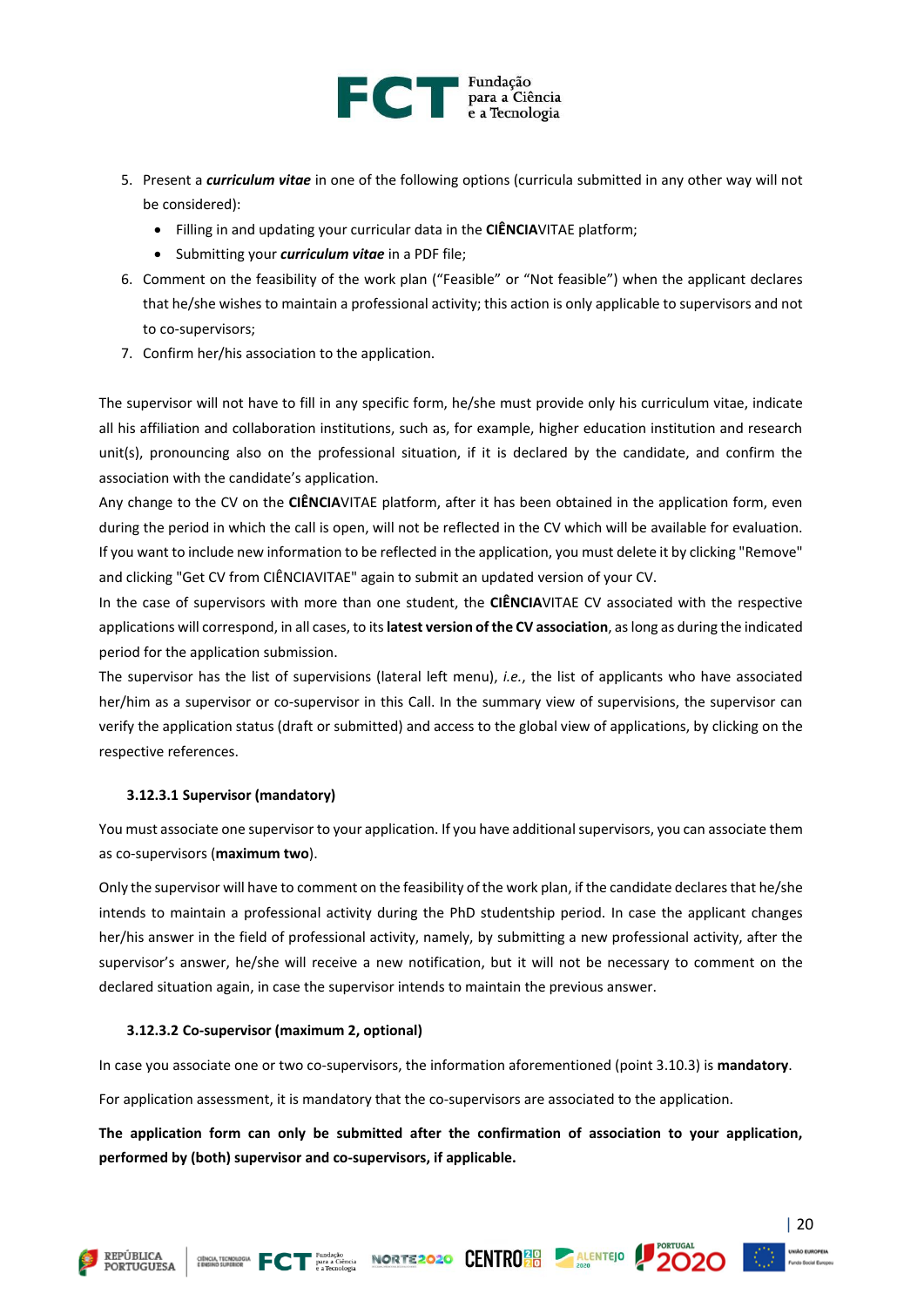

#### <span id="page-21-0"></span>**3.12.3.3 Adequacy of Supervising Team (maximum 500 words)**

In this field, you should describe the adequacy of the supervising team (including supervisor and co-supervisors, if applicable) and the means available at the host institution(s) for the full implementation of the work plan. Generalist descriptions about the host institution(s) should be avoided; instead, it should be emphasized the resources available at the institution and necessary for the development of the work plan, as well as explained how each of the supervisors should contribute to the supervision of activities and how their skills are necessary and complementary. This description is decisive within the scope of the evaluation of criterion C, Merit of Hosting Conditions.

#### <span id="page-21-1"></span>**4. APPLICATION SUBMISSION**

Before submitting your application, FCT suggests reading and verifying all the elements of the application, namely by analysing its overview, rectifying any inaccuracies detected, verifying the lack of lapses, spelling errors and uniform use of the selected language (Portuguese or English).

After completing the application, you must click on "Validate and Submit". At this point, all mandatory fields will be validated. For optional sections, whenever you start filling in the respective fields, the system will validate the obligation to fill in all the fields that comprise that section.

If there are errors in the application, the list of issues is provided, with an indication of the section and field in which they occur, and a brief indication of the problem leading to the error. The applicant must proceed accordingly to correct the identified errors. **The existence of errors prevents the application submission.**

The process of submitting the application form depends, among other factors, on the confirmation of the association of the scientific supervisor and the co-supervisor(s), if any. These procedures must be carried out by the applicant and supervisors, as soon as the form is completed.

The submission of the application also depends on the confirmation of the following declarations:

- i) I hereby declare that I have read and understood the content of all the documents regulating the call.
- ii) I hereby declare that the information contained in the application form and attached documents is true, and I am aware that providing false declarations or committing acts of plagiarism determines the exclusion from the call.

The application can only be submitted after the form is fully validated, *i.e.*, when there is no longer any error or lack of information in the form.

In addition to the messages of incorrect or incomplete information in the mandatory fields, warning messages for particular situations will also be displayed in this area, such as the date and time of the CV's association or the option of not submitting any degree certificates.

After the application **submission**, the candidate will be able to:

• **Change the application content, which returns to the draft state**, and is no longer considered as being submitted to the Call. The applicant must therefore submit the application again, within the deadline







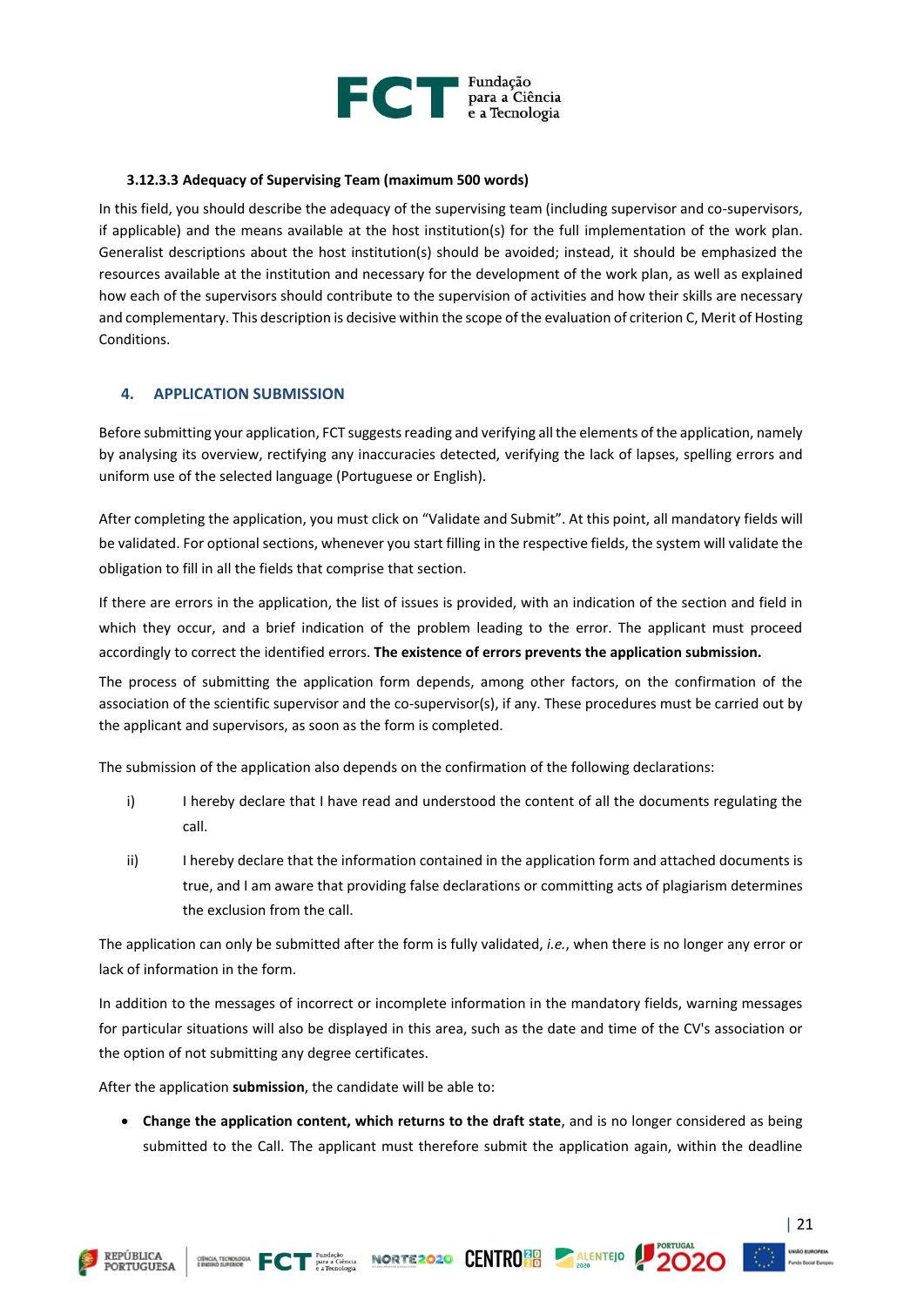

indicated for the submission of applications (June 30<sup>th</sup> 2021, until 5:00 pm, Lisbon time). When the application submission period is over, applicants can only consult the application.

• **Overview the application, viewing its global content. You can also make a PDF file of the submitted version,** available in the upper right corner of the overview screen.

Please note that providing **false declarations** or committing acts of plagiarism in the application form, will determine the **exclusion from the Call**, regardless of the phase of the Call in which they are detected.









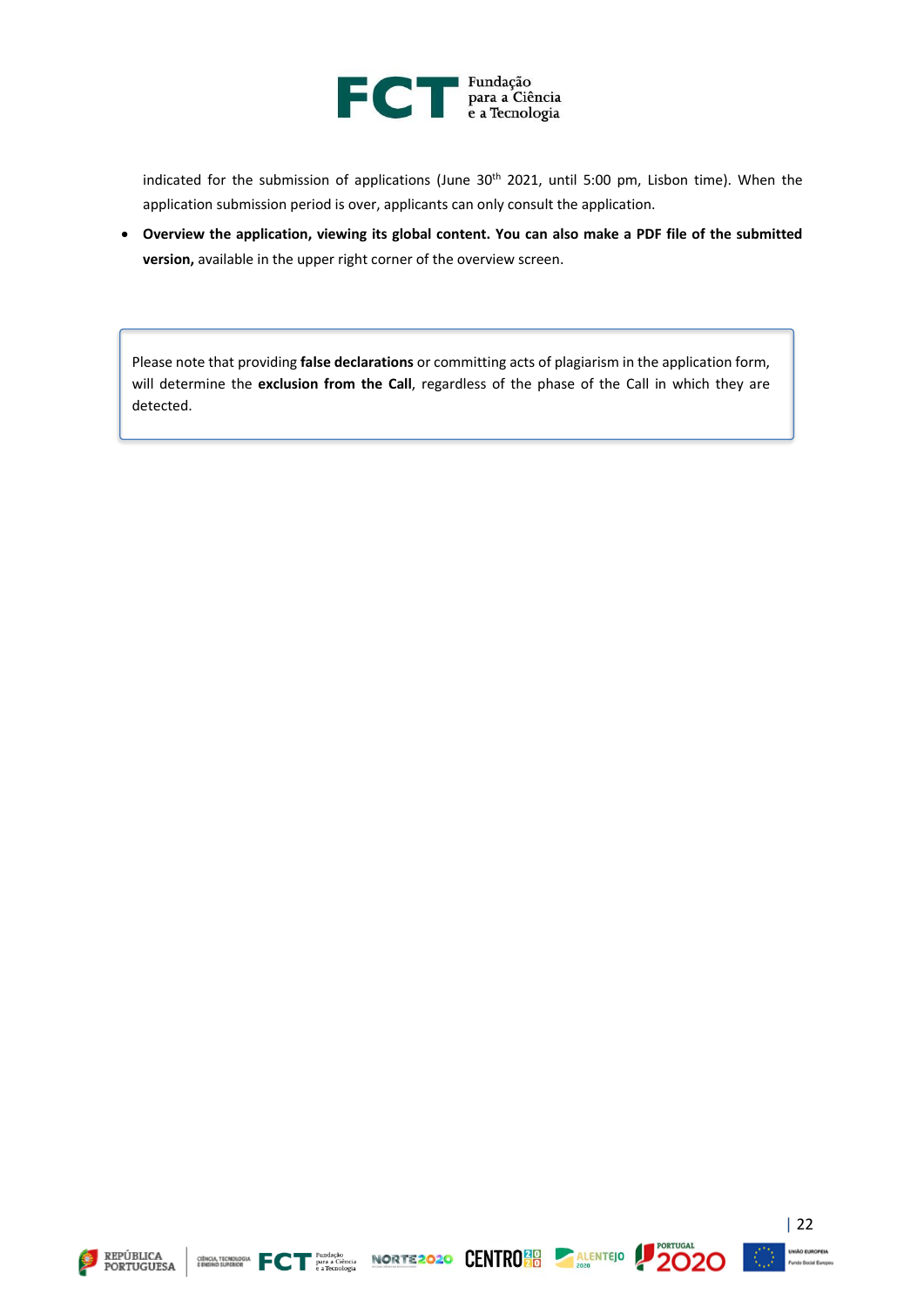

**Annex I**

#### **Scientific fields, adapted from the FOS Classification of the Frascati Manual**

(Mentioned in point 3.7.2 of this Application Guide)

**Maria de Sousa PhD Studentships Call – 2021**

**SEAGULL – Seeking Epidemiological and Virological Answers**











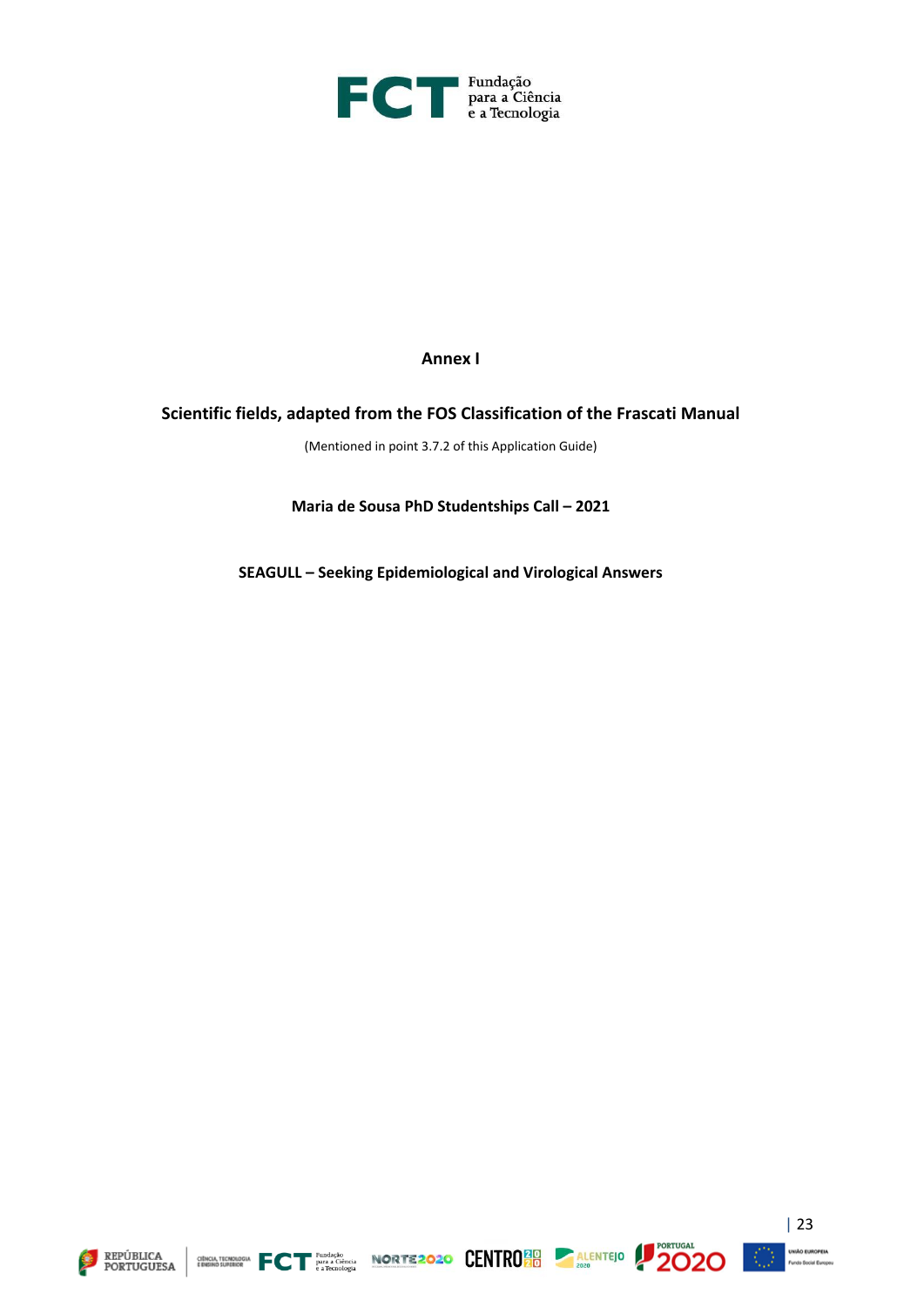

| <b>Main Scientific Field</b> | <b>Secondary Scientific Field</b> | <b>Subfield</b>                           |
|------------------------------|-----------------------------------|-------------------------------------------|
|                              | 1.1 Mathematics                   | <b>Pure Mathematics</b>                   |
| <b>1a Exact Sciences</b>     |                                   | <b>Applied Mathematics</b>                |
|                              |                                   | <b>Statistics and Probability</b>         |
|                              |                                   | Mathematics - Other                       |
|                              | 1.2 Computer and                  | <b>Computation Sciences</b>               |
|                              | <b>Information Sciences</b>       | <b>Information Sciences</b>               |
|                              |                                   | <b>Bioinformatics</b>                     |
|                              |                                   | Computer Sciences and Informatics - Other |
|                              | 1.3 Physical Sciences             | <b>Atomic Physics</b>                     |
|                              |                                   | <b>Molecular Physics</b>                  |
|                              |                                   | <b>Chemical Physics</b>                   |
|                              |                                   | <b>Condensed Matter Physics</b>           |
|                              |                                   | Particle Physics                          |
|                              |                                   | <b>Nuclear Physics</b>                    |
|                              |                                   | <b>Fluids and Plasma Physics</b>          |
|                              |                                   | <b>Medical and Biological Physics</b>     |
|                              |                                   | Optics                                    |
|                              |                                   | <b>Acoustics</b>                          |
|                              |                                   | Astronomy                                 |
|                              |                                   | <b>Gravitation and Cosmology</b>          |
|                              |                                   | Physical Sciences - Other                 |
|                              | <b>1.4 Chemical Sciences</b>      | <b>Organic Chemistry</b>                  |
|                              |                                   | <b>Inorganic Chemistry</b>                |
|                              |                                   | Nuclear Chemistry                         |
|                              |                                   | <b>Physical Chemistry</b>                 |
|                              |                                   | Polymer Science                           |
|                              |                                   | Electrochemistry                          |
|                              |                                   | <b>Colloid Chemistry</b>                  |
|                              |                                   | <b>Analytical Chemistry</b>               |
|                              |                                   | <b>Medicinal Chemistry</b>                |
|                              |                                   | Chemistry - Other                         |







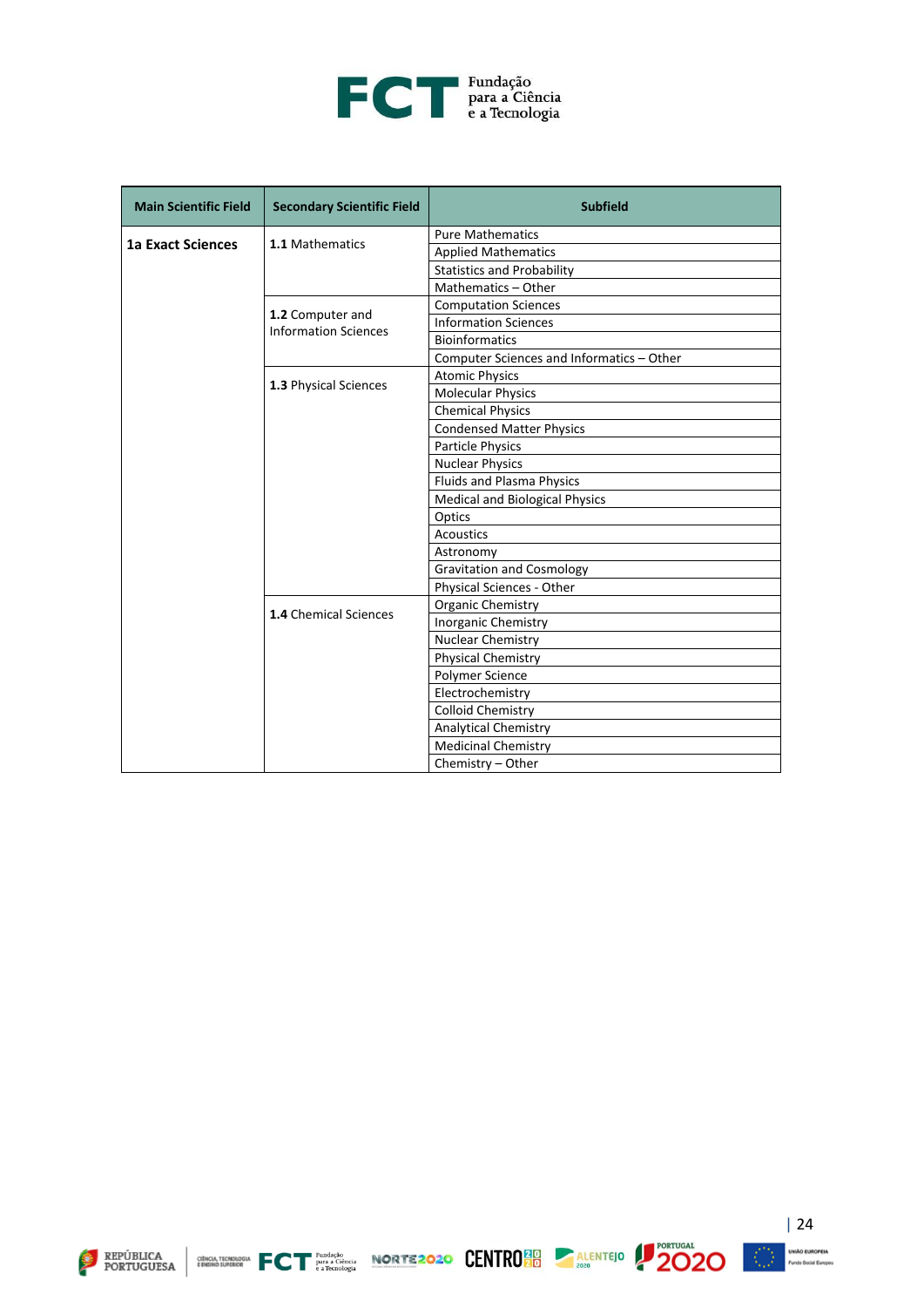

| <b>Main Scientific Field</b> | <b>Secondary Scientific Field</b>                     | <b>Subfield</b>                               |
|------------------------------|-------------------------------------------------------|-----------------------------------------------|
|                              |                                                       | Geosciences and Multidisciplinary Studies     |
| <b>1b Natural Sciences</b>   | 1.5 Earth and related<br><b>Ivironmental Sciences</b> | Mineralogy                                    |
|                              |                                                       | Palaeontology                                 |
|                              |                                                       | Geochemistry                                  |
|                              |                                                       | Geophysics                                    |
|                              |                                                       | Physical Geography                            |
|                              |                                                       | Geology                                       |
|                              |                                                       | Volcanology                                   |
|                              |                                                       | Meteorology                                   |
|                              |                                                       | Atmospheric Sciences                          |
|                              |                                                       | Climate Research                              |
|                              |                                                       | Oceanography                                  |
|                              |                                                       | Hydrology                                     |
|                              |                                                       | <b>Water Resources</b>                        |
|                              |                                                       | Earth Sciences - Other                        |
|                              |                                                       | Natural Resources and Sustainability          |
|                              |                                                       | Monitoring and Environmental Impact           |
|                              |                                                       | <b>Environmental Management</b>               |
|                              |                                                       | Ecotoxicology                                 |
|                              |                                                       | Waste Management and Recovery                 |
|                              |                                                       | Climate Change                                |
|                              |                                                       | Atmosphere and Pollution                      |
|                              |                                                       | <b>Water and Pollution</b>                    |
|                              |                                                       | Environmental Sciences - Other                |
|                              | 1.6 Biological Sciences                               | Cell Biology                                  |
|                              |                                                       | Microbiology                                  |
|                              |                                                       | Virology                                      |
|                              |                                                       | Biochemistry                                  |
|                              |                                                       | <b>Molecular Biology</b>                      |
|                              |                                                       | <b>Biochemical Research Methods</b>           |
|                              |                                                       | <b>Biophysics</b>                             |
|                              |                                                       | <b>Genetics and Heredity</b>                  |
|                              |                                                       | Reproductive Biology                          |
|                              |                                                       | Developmental Biology                         |
|                              |                                                       | Experimental Biology and Biochemistry - Other |
|                              |                                                       | Botany                                        |
|                              |                                                       | Zoology                                       |
|                              |                                                       | Mammalogy<br>Herpetology                      |
|                              |                                                       | Ichthyology                                   |
|                              |                                                       | Ornithology                                   |
|                              |                                                       | Entomology                                    |
|                              |                                                       | Mycology                                      |
|                              |                                                       | <b>Behavioural Biology</b>                    |
|                              |                                                       | <b>Marine Biology</b>                         |
|                              |                                                       | Aquaculture                                   |
|                              |                                                       | Freshwater Biology                            |
|                              |                                                       | Limnology                                     |
|                              |                                                       | Ecology                                       |
|                              |                                                       | <b>Biodiversity Conservation</b>              |
|                              |                                                       | <b>Evolutionary Biology</b>                   |
|                              |                                                       | Organism Biology                              |
|                              |                                                       | Biological Sciences - Other                   |
|                              |                                                       |                                               |









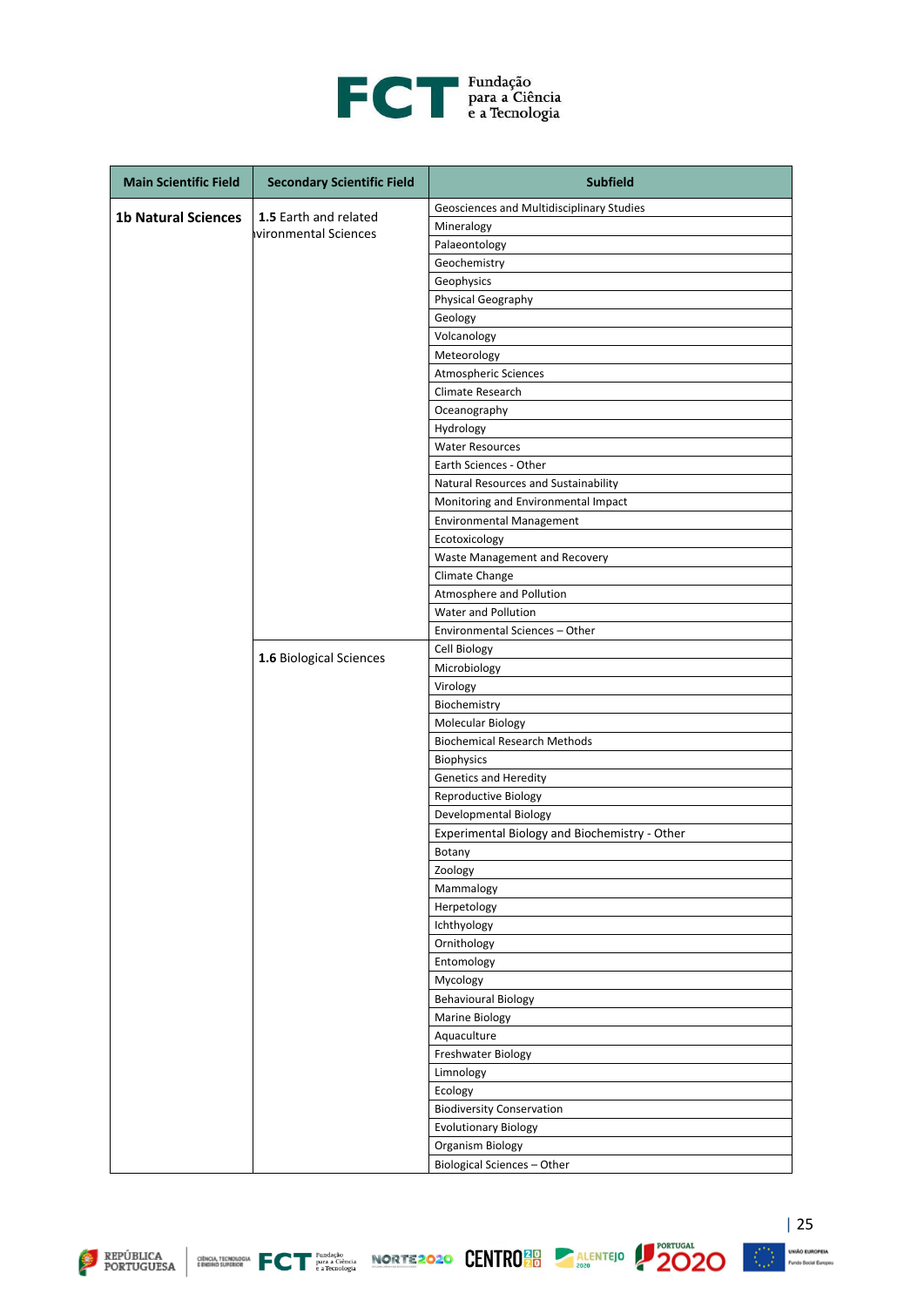

| <b>Main Scientific Field</b> | <b>Secondary Scientific Field</b>             | <b>Subfield</b>                                |
|------------------------------|-----------------------------------------------|------------------------------------------------|
|                              |                                               | Civil Engineering                              |
| 2 Engineering and            | 2.1 Civil Engineering                         | Architecture Engineering                       |
| <b>Technology</b>            |                                               | <b>Construction Engineering</b>                |
|                              |                                               | <b>Municipal Engineering</b>                   |
|                              |                                               | <b>Structural Engineering</b>                  |
|                              |                                               | <b>Transport Engineering</b>                   |
|                              |                                               | Civil Engineering - Other                      |
|                              |                                               | <b>Electrical and Electronic Engineering</b>   |
|                              | 2.2 Electrical, Electronic<br>and Information | Robotics                                       |
|                              | Engineering                                   | Automation and Control Systems                 |
|                              |                                               | Communication Engineering and Systems          |
|                              |                                               | Telecommunications                             |
|                              |                                               | <b>Computer Hardware and Architecture</b>      |
|                              |                                               | Electrical and Electronic Engineering - Other  |
|                              |                                               | Informatics                                    |
|                              |                                               | Mechanical Engineering and Engineering Systems |
|                              | 2.3 Mechanical                                | <b>Applied Mechanics</b>                       |
|                              | Engineering                                   | Thermodynamics                                 |
|                              |                                               | Aerospace Engineering                          |
|                              |                                               | <b>Nuclear Engineering</b>                     |
|                              |                                               | <b>Manufacturing Processes</b>                 |
|                              |                                               | Audio Engineering and Reliability Analysis     |
|                              |                                               | Mechanical Engineering - Other                 |
|                              |                                               | <b>Chemical Engineering</b>                    |
|                              | 2.4 Chemical Engineering                      | <b>Chemical Process Engineering</b>            |
|                              |                                               | Chemical Engineering - Other                   |
|                              | 2.5 Materials Engineering                     | <b>Materials Engineering</b>                   |
|                              |                                               | Ceramics                                       |
|                              |                                               | Coating and Films                              |
|                              |                                               | Composites                                     |
|                              |                                               | Paper and Wood                                 |
|                              |                                               | <b>Textiles</b>                                |
|                              |                                               | Nanomaterials                                  |
|                              |                                               | Materials Engineering - Other                  |
|                              | 2.6 Medical Engineering                       | Medical Engineering and Biomedical Engineering |
|                              |                                               | Laboratory Technology                          |
|                              |                                               | Medical Engineering - Other                    |
|                              | 2.7 Environmental                             | <b>Environmental Engineering</b>               |
|                              | Engineering                                   | <b>Geological Engineering</b>                  |
|                              |                                               | Geotechnics                                    |
|                              |                                               | Petroleum engineering, Energy and Fuels        |
|                              |                                               | <b>Remote Sensing</b>                          |
|                              |                                               | Mining and Mineral Processing                  |
|                              |                                               | <b>Marine Engineering</b>                      |
|                              |                                               | Sea Vessels                                    |
|                              |                                               | Ocean Engineering                              |
|                              |                                               | Environmental Engineering - Other              |









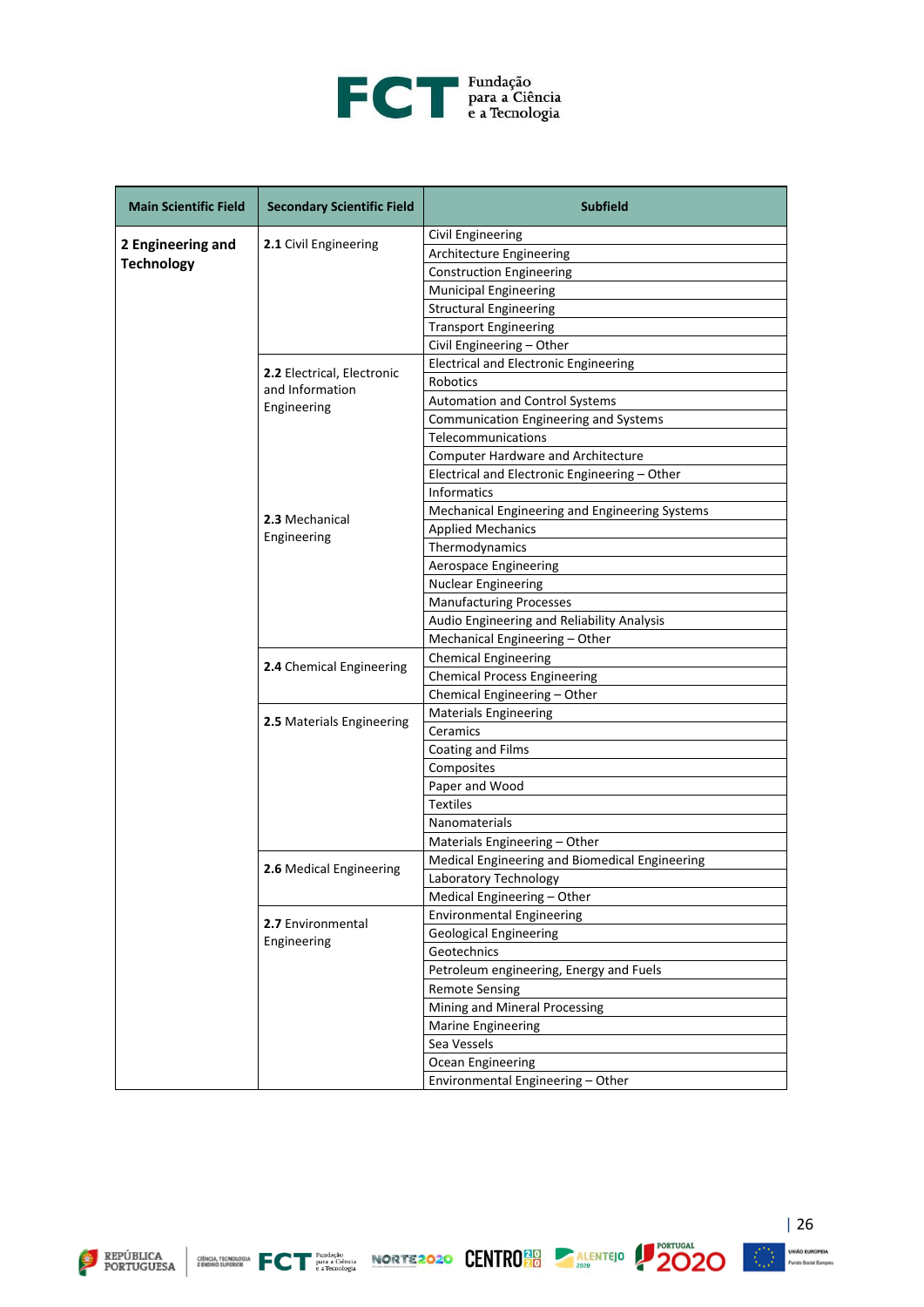

| <b>Main Scientific Field</b> | <b>Secondary Scientific Field</b> | <b>Subfield</b>                                   |
|------------------------------|-----------------------------------|---------------------------------------------------|
| 2 Sciences of                | 2.8 Environmental                 | <b>Bioremediation</b>                             |
|                              | Biotechnology                     | Diagnostic Biotechnologies in                     |
| <b>Engineering and</b>       |                                   | <b>Environmental Management;</b>                  |
| <b>Technology</b>            |                                   | <b>Environmental Biotechnology Related Ethics</b> |
|                              |                                   | Environmental Biotechnology - Other               |
|                              | 2.9 Industrial                    | Industrial Biotechnology                          |
|                              | Biotechnology                     | <b>Bioprocessing Technologies</b>                 |
|                              |                                   | <b>Biocatalysis</b>                               |
|                              |                                   | Fermentation                                      |
|                              |                                   | <b>Bioproducts</b>                                |
|                              |                                   | <b>Biomaterials</b>                               |
|                              |                                   | <b>Bioplastics</b>                                |
|                              |                                   | <b>Biofuels</b>                                   |
|                              |                                   | <b>New Bio-Derived Materials</b>                  |
|                              |                                   | <b>Bio-Derived Chemicals</b>                      |
|                              |                                   | Industrial Biotechnology - Other                  |
|                              |                                   | <b>Nanodevices</b>                                |
|                              | 2.10 Nanotechnology               | Nanoprocesses                                     |
|                              |                                   | Nanotechnologies - Other                          |
|                              | 2.11 Food Engineering and         | Food Engineering and Technology                   |
|                              | Technology                        | Food Engineering and Technology - Other           |





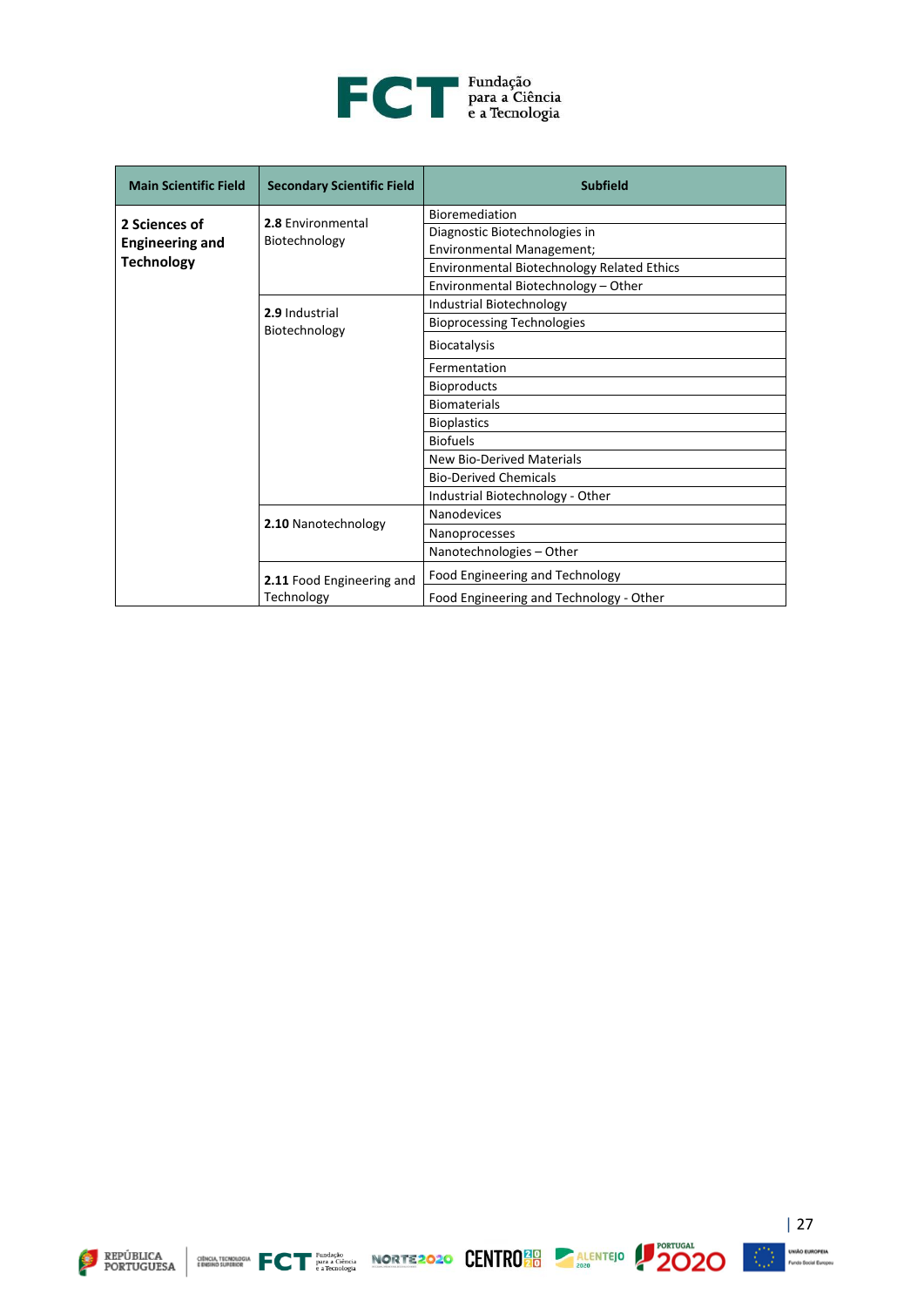

| <b>Main Scientific Field</b> | <b>Secondary Scientific Field</b> | <b>Subfield</b>                                      |
|------------------------------|-----------------------------------|------------------------------------------------------|
|                              |                                   | <b>Biomedicine</b>                                   |
| 3 Medical and                | <b>3.1 Basic Medicine</b>         | Anatomy and Histology                                |
| <b>Health Sciences</b>       |                                   | <b>Human Genetics</b>                                |
|                              |                                   | Immunology                                           |
|                              |                                   | Neurosciences                                        |
|                              |                                   | Pharmacology                                         |
|                              |                                   | Biopharmaceuticals                                   |
|                              |                                   | Toxicology                                           |
|                              |                                   | Physiology                                           |
|                              |                                   | Pathology                                            |
|                              |                                   | Biomedicine - Other                                  |
|                              | <b>3.2</b> Clinical Medicine      | Andrology                                            |
|                              |                                   | <b>Obstetrics and Gynaecology</b>                    |
|                              |                                   | Paediatrics                                          |
|                              |                                   | Cardiac and Cardiovascular System                    |
|                              |                                   | Haematology                                          |
|                              |                                   | <b>Respiratory System</b>                            |
|                              |                                   | <b>Critical Care Medicine and Emergency Medicine</b> |
|                              |                                   | Anaesthesiology                                      |
|                              |                                   | Orthopaedics                                         |
|                              |                                   | Surgery                                              |
|                              |                                   | Radiology, Nuclear Medicine and Medical Imaging      |
|                              |                                   | Transplants                                          |
|                              |                                   | Stomatology                                          |
|                              |                                   | Oral Surgery and Medicine                            |
|                              |                                   | Dermatology                                          |
|                              |                                   | <b>Infectious Diseases</b>                           |
|                              |                                   | Allergology                                          |
|                              |                                   | Rheumatology                                         |
|                              |                                   | <b>Endocrinology and Metabolism</b>                  |
|                              |                                   | Gastroenterology and Hepatology                      |
|                              |                                   | <b>Urology and Nephrology</b>                        |
|                              |                                   | Oncology                                             |
|                              |                                   | Ophthalmology                                        |
|                              |                                   | Otorhinolaryngology                                  |
|                              |                                   | Psychiatry                                           |
|                              |                                   | <b>Clinical Neurology</b>                            |
|                              |                                   | <b>Geriatrics and Gerontology</b>                    |
|                              |                                   | <b>General and Family Medicine</b>                   |
|                              |                                   | <b>Internal Medicine</b>                             |
|                              |                                   | <b>Integrative and Complementary Medicine</b>        |
|                              |                                   | Clinical Medicine - Other                            |







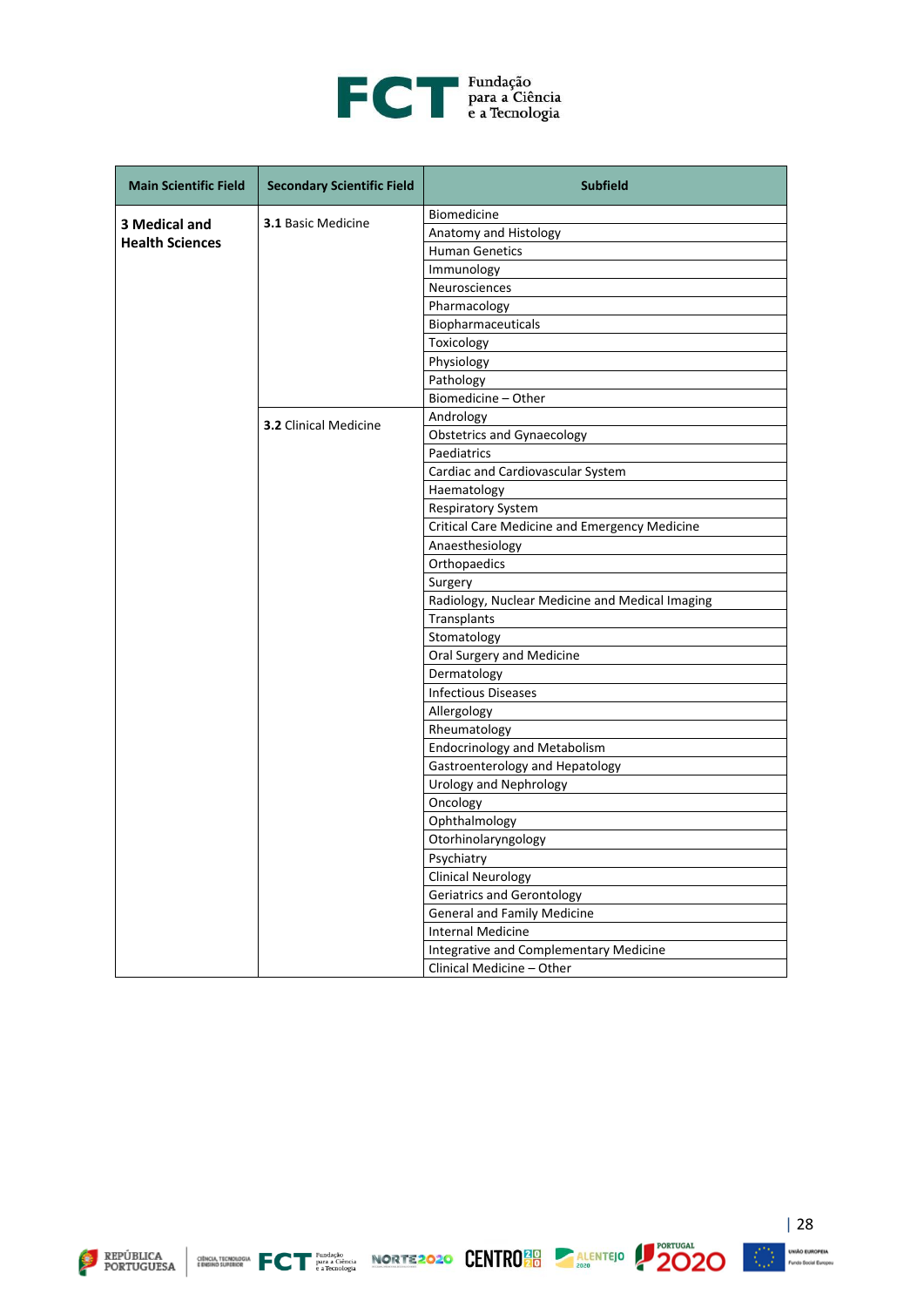

| <b>Main Scientific Field</b> | <b>Secondary Scientific Field</b> | <b>Subfield</b>                                            |
|------------------------------|-----------------------------------|------------------------------------------------------------|
|                              |                                   | <b>Health Care and Services</b>                            |
| 3 Medical and                | <b>3.3 Health Sciences</b>        | <b>Health Services and Policies</b>                        |
| <b>Health Sciences</b>       |                                   | <b>Nursing</b>                                             |
|                              |                                   | Nutrition, Dietetics                                       |
|                              |                                   | <b>Public Health and Environmental Health</b>              |
|                              |                                   | <b>Tropical Medicine</b>                                   |
|                              |                                   | Parasitology                                               |
|                              |                                   | Epidemiology                                               |
|                              |                                   | <b>Occupational Medicine</b>                               |
|                              |                                   | <b>Occupational Health</b>                                 |
|                              |                                   | Sports and Fitness Sciences                                |
|                              |                                   | Social Biomedical Sciences                                 |
|                              |                                   | Bioethics and History and Philosophy of Medicine           |
|                              |                                   | Addiction                                                  |
|                              |                                   | <b>Health Sciences - Other</b>                             |
|                              | 3.4 Medical Biotechnology         | Health-related Biotechnology                               |
|                              |                                   | Technologies involving the manipulation of Cells, Tissues, |
|                              |                                   | Organs or the whole Body                                   |
|                              |                                   | Gene-based Diagnose and Therapies                          |
|                              |                                   | Medical Biotechnology Related Ethics                       |
|                              |                                   | Medical Biotechnology - Other                              |
|                              | <b>3.5 Forensic Sciences</b>      | Forensic Chemistry and Biochemistry                        |
|                              |                                   | Forensic Sciences - Other                                  |







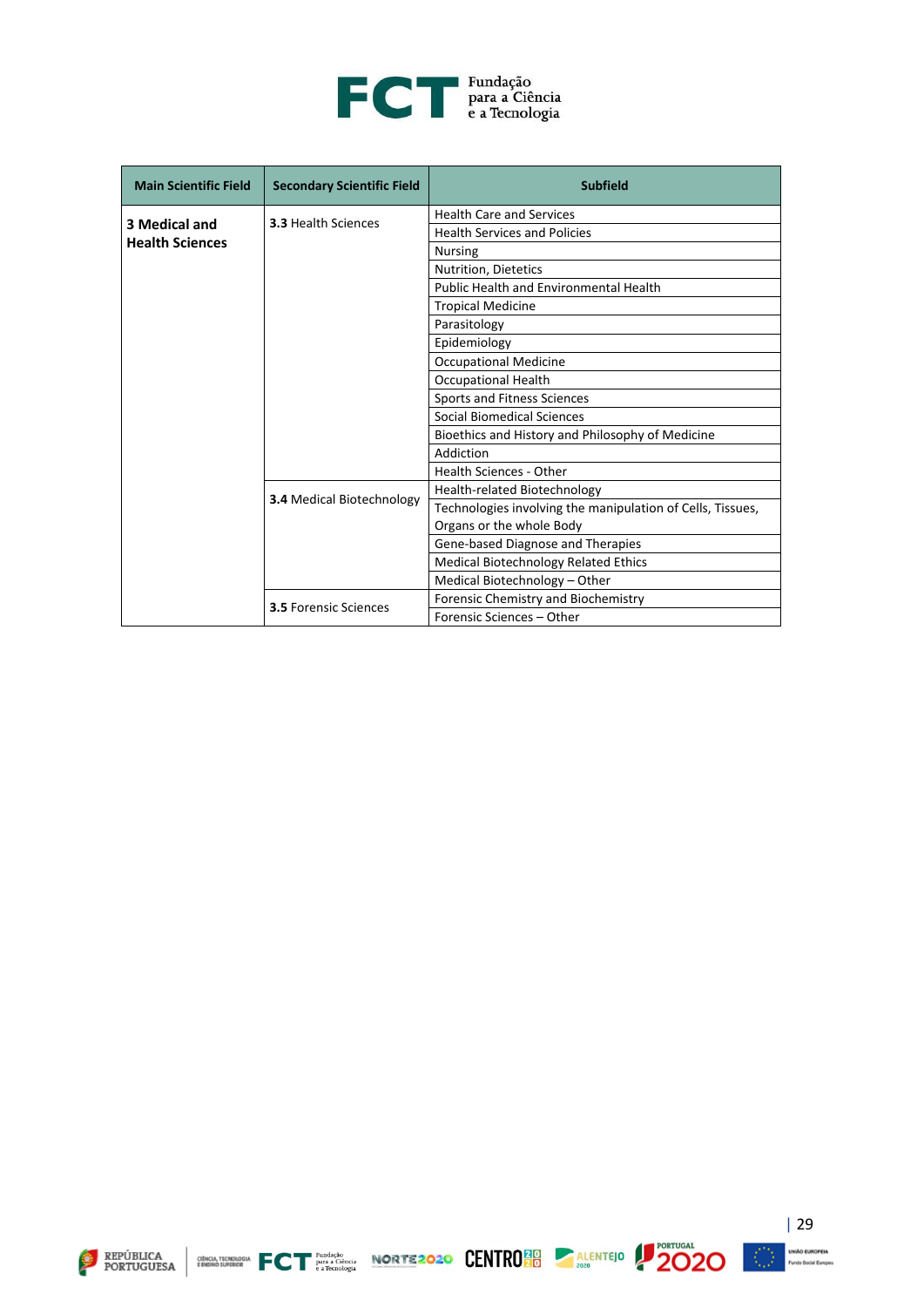

| <b>Main Scientific Field</b> | <b>Secondary Scientific Field</b> | <b>Subfield</b>                             |
|------------------------------|-----------------------------------|---------------------------------------------|
|                              | 4.1 Agriculture, Forestry         | Agriculture                                 |
| 4 Agricultural               | and Fisheries                     | Forestry                                    |
| <b>Sciences</b>              |                                   | Fishery                                     |
|                              |                                   | Soil science                                |
|                              |                                   | Horticulture                                |
|                              |                                   | Viticulture                                 |
|                              |                                   | Agronomy                                    |
|                              |                                   | <b>Plant Production</b>                     |
|                              |                                   | <b>Plant Protection</b>                     |
|                              |                                   | Agriculture, Forestry and Fisheries - Other |
|                              | 4.2 Animal and Dairy<br>Science   | Animal and Dairy Science                    |
|                              |                                   | Livestock Breeding                          |
|                              |                                   | Pets                                        |
|                              |                                   | Animal and Dairy Science - Other            |
|                              | 4.3 Veterinary Sciences           | <b>Veterinary Science</b>                   |
|                              |                                   | Veterinary Science - Other                  |
|                              | 4.4 Agricultural and Food         | Agricultural and Food Biotechnology         |
|                              | Biotechnology                     | <b>Food Security</b>                        |
|                              |                                   | Agricultural Biotechnology Related Ethics   |
|                              |                                   | Agricultural and Food Biotechnology - Other |
|                              |                                   | <b>Cloning of Domestic Animals</b>          |
|                              |                                   | <b>Biomass Production Technologies</b>      |





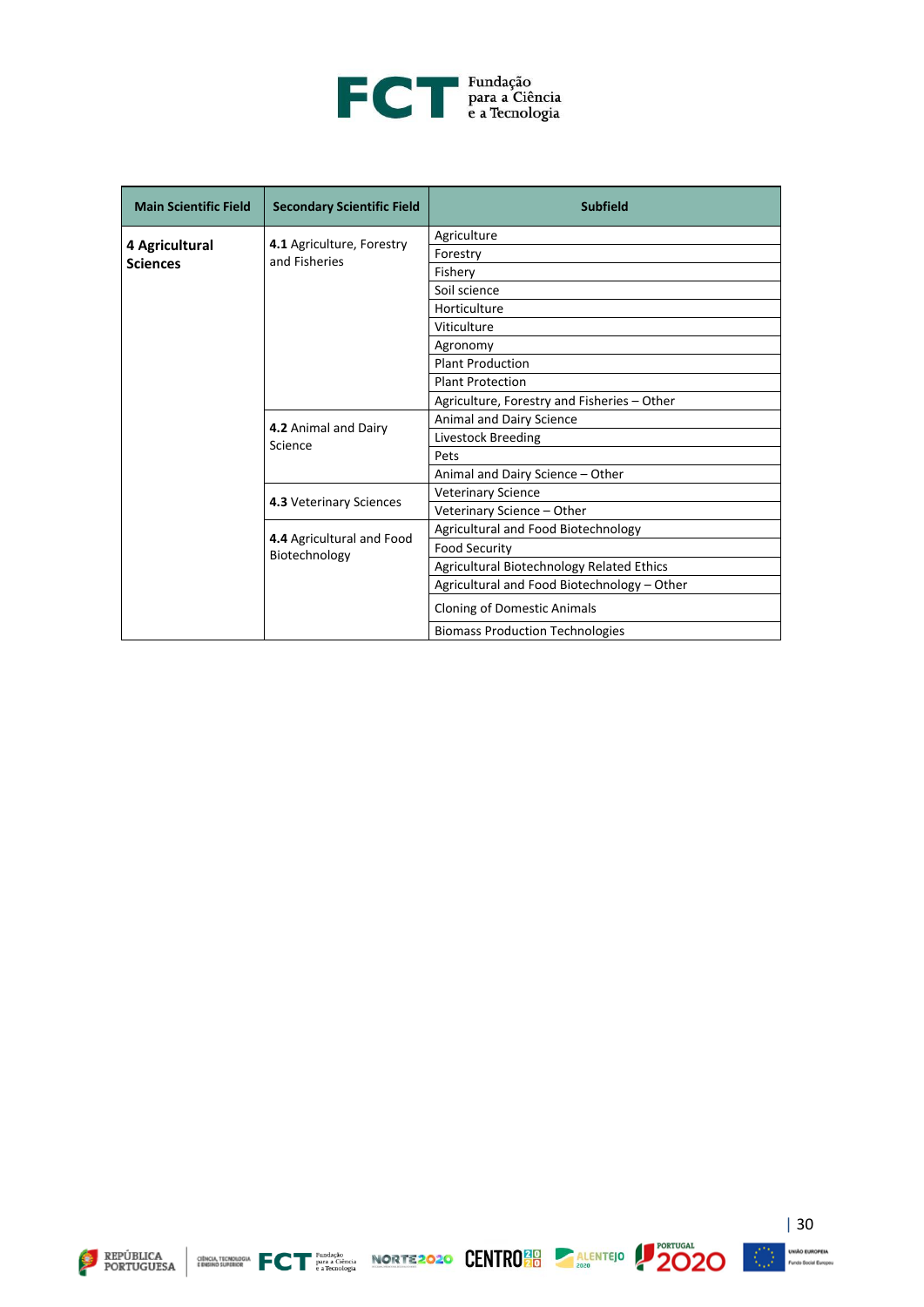

| <b>Main Scientific Field</b> | <b>Secondary Scientific Field</b> | <b>Subfield</b>                             |
|------------------------------|-----------------------------------|---------------------------------------------|
|                              |                                   | Criminal Psychology                         |
| <b>5 Social Sciences</b>     | 5.1 Psychology                    | Social and Organizational Psychology        |
|                              |                                   | Cognitive Psychology and Neuropsychology    |
|                              |                                   | <b>Clinical Psychology</b>                  |
|                              |                                   | Psychology of Development and Learning      |
|                              |                                   | <b>Educational Psychology</b>               |
|                              |                                   | Community and Health Psychology             |
|                              |                                   | Psychology - Other                          |
|                              |                                   | Economics                                   |
|                              | 5.2 Economics and<br>Management   | Management                                  |
|                              |                                   | Economics and Management - Other            |
|                              | <b>5.3 Educational Sciences</b>   | <b>General Education</b>                    |
|                              |                                   | <b>Educational Sciences</b>                 |
|                              | 5.4 Sociology                     | Sociology                                   |
|                              |                                   | Sociologic Criminology                      |
|                              |                                   | <b>Social Service</b>                       |
|                              |                                   | Sociology - Other                           |
|                              |                                   | Anthropology                                |
|                              |                                   | Anthropology - Other                        |
|                              | <b>5.5 Law</b>                    | <b>Public Law</b>                           |
|                              |                                   | Criminal Law                                |
|                              |                                   | Private Law                                 |
|                              |                                   | European and International Law              |
|                              |                                   | Human Rights                                |
|                              |                                   | Law, Social Sciences and Humanities         |
|                              |                                   | $Law - Other$                               |
|                              | <b>5.6 Political Sciences</b>     | <b>Political Science</b>                    |
|                              |                                   | <b>Military Science</b>                     |
|                              |                                   | <b>Compared Politics</b>                    |
|                              |                                   | Political Theory                            |
|                              |                                   | <b>International Relations</b>              |
|                              |                                   | <b>Public Policy</b>                        |
|                              |                                   | <b>European Studies</b>                     |
|                              |                                   | Political Sciences - Other                  |
|                              | <b>5.7 Social and Economic</b>    | <b>Economic and Social Geography</b>        |
|                              | Geography                         | Geographic Urbanism                         |
|                              |                                   | Social and Economic Geography - Other       |
|                              | 5.8 Media and<br>Communications   | Documental and Information Sciences         |
|                              |                                   | Journalism and Media                        |
|                              |                                   | <b>Communication and Science Management</b> |
|                              |                                   | Media and Communications - Other            |